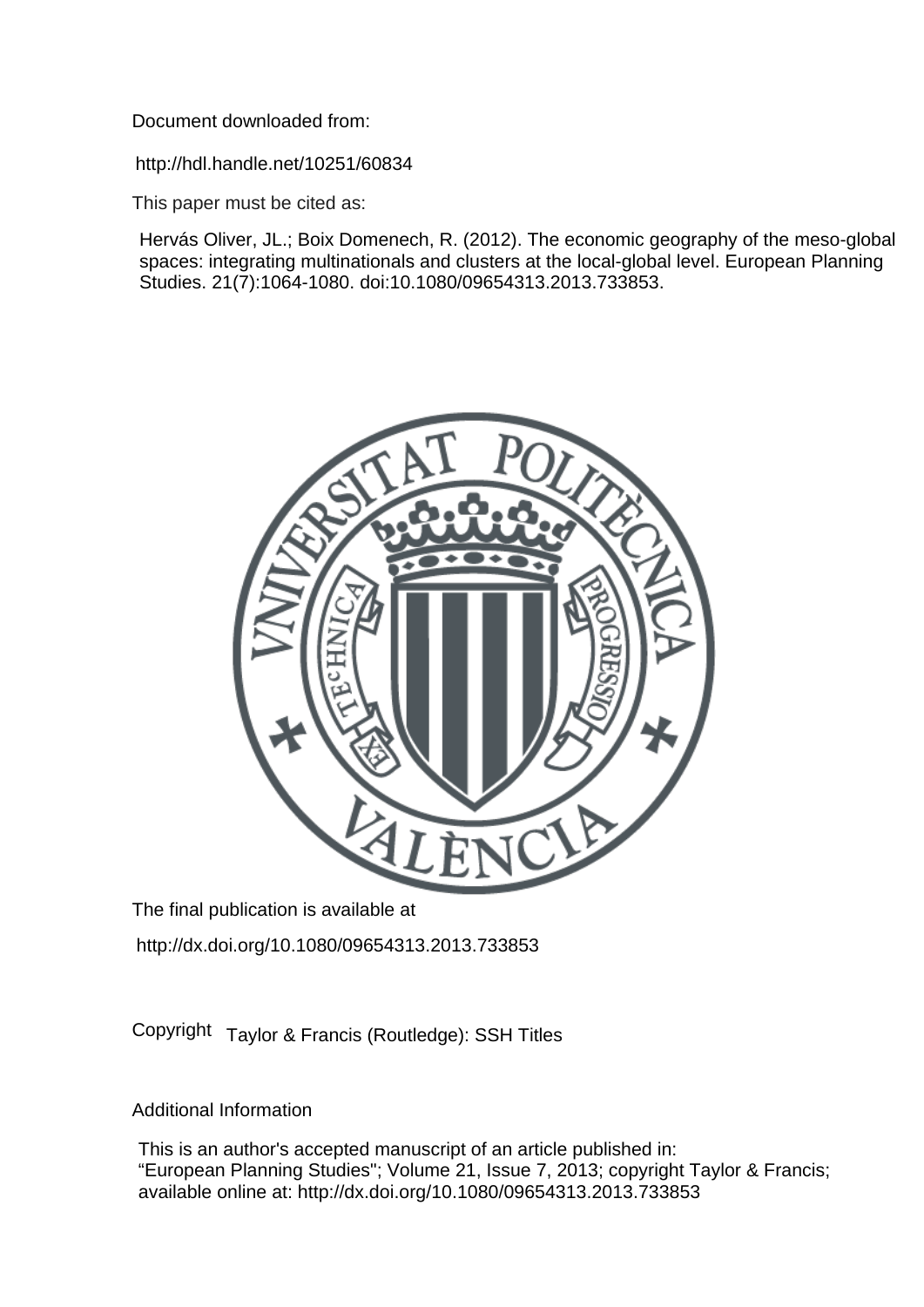This article was downloaded by: [Florida State University] On: 23 November 2012, At: 07:39 Publisher: Routledge Informa Ltd Registered in England and Wales Registered Number: 1072954 Registered office: Mortimer House, 37-41 Mortimer Street, London W1T 3JH, UK



## **European Planning Studies**

Publication details, including instructions for authors and subscription information: <http://www.tandfonline.com/loi/ceps20>

## **The Economic Geography of the Meso-global Spaces: Integrating Multinationals and Clusters at the Local–Global Level**

Jose-Luis Hervas-Oliver <sup>a</sup> & Rafael Boix-Domenech <sup>b</sup>

<sup>a</sup> Management Department, Universidad Politecnica de Valencia, Valencia, Spain

<sup>b</sup> Applied Economics Department, Facultat d'economia, Avda.Tarongers, Valencia University, Valencia, Spain Version of record first published: 30 Oct 2012.

**To cite this article:** Jose-Luis Hervas-Oliver & Rafael Boix-Domenech (2012): The Economic Geography of the Meso-global Spaces: Integrating Multinationals and Clusters at the Local–Global Level, European Planning Studies, DOI:10.1080/09654313.2013.733853

**To link to this article:** <http://dx.doi.org/10.1080/09654313.2013.733853>

# **AFirst**

### PLEASE SCROLL DOWN FOR ARTICLE

Full terms and conditions of use: [http://www.tandfonline.com/page/terms-and](http://www.tandfonline.com/page/terms-and-conditions)[conditions](http://www.tandfonline.com/page/terms-and-conditions)

This article may be used for research, teaching, and private study purposes. Any substantial or systematic reproduction, redistribution, reselling, loan, sub-licensing, systematic supply, or distribution in any form to anyone is expressly forbidden.

The publisher does not give any warranty express or implied or make any representation that the contents will be complete or accurate or up to date. The accuracy of any instructions, formulae, and drug doses should be independently verified with primary sources. The publisher shall not be liable for any loss, actions, claims, proceedings, demand, or costs or damages whatsoever or howsoever caused arising directly or indirectly in connection with or arising out of the use of this material.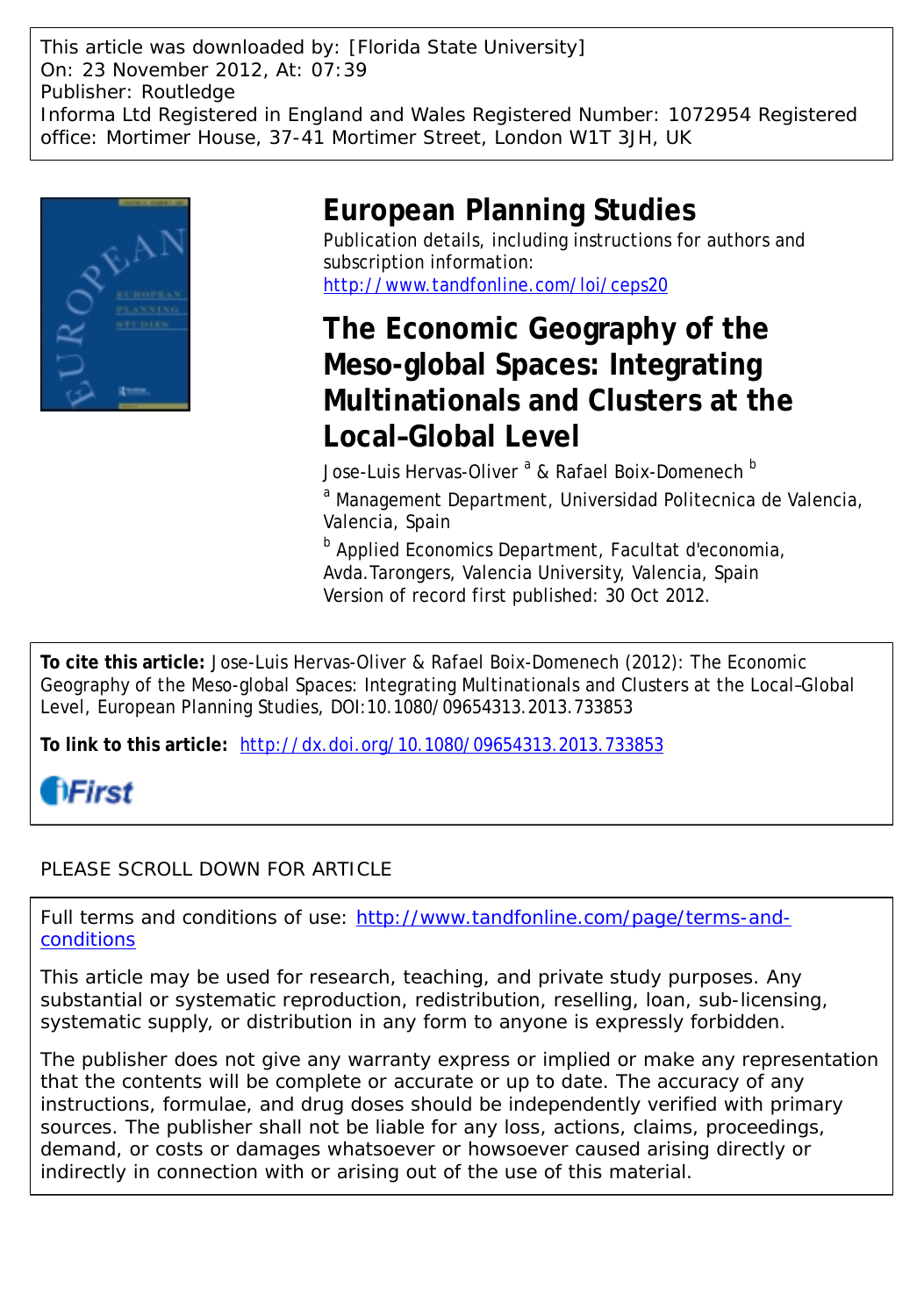# The Economic Geography of the Meso-global Spaces: Integrating Multinationals and Clusters at the Local –Global Level

### JOSE-LUIS HERVAS-OLIVER<sup>∗</sup> & RAFAEL BOIX-DOMENECH∗∗

<sup>∗</sup>Management Department, Universidad Politecnica de Valencia, Valencia, Spain, ∗∗Applied Economics Department, Facultat d'economia, Avda.Tarongers, Valencia University, Valencia, Spain

(Received April 2012; accepted September 2012)

ABSTRACT The local–global phenomenon literature is fragmented between the fields of international business and economic geography (EG). In the case of the latter, the literature, produced within the global production networks (GPNs) and global value chain frameworks, does not address the central role of firms, especially multinationals which co-locate and connect territories along GPNs. This paper develops a cross-field conceptual integration in order to enrich the EG perspective, using qualitative research methodology to test the framework. The results have important implications for scholars and policymakers.

#### Introduction

The literature on clusters<sup>1</sup> points out that they are local engines of growth, where co-located firms benefit from the presence of advanced assets and a particular combination of resources (see, e.g. Becattini, 1990). Local knowledge on clusters is formed from a continuous recombination of knowledge which occurs thanks to intense and repetitive social interactions in a context of rich and dense social capital (Storper & Venables, 2004). Those interactions are influenced by knowledge external to the cluster (brought in through global pipelines or external linkages), which reinforces and complements locally generated knowledge (see, e.g. Bathelt et al., 2004). The local and non-local combinations of knowledge form unique repositories of knowledge or "knowledge domains" (Cooke, 2005) which foster innovation and provide an extra source of competitive advantage to local firms. The co-located firms each access the available local knowledge distinctly due to

Correspondence Address: Jose-Luis Hervas-Oliver, Universidad Politecnica de Valencia, Valencia 46022, Spain. Email: jose.hervas@omp.upv.es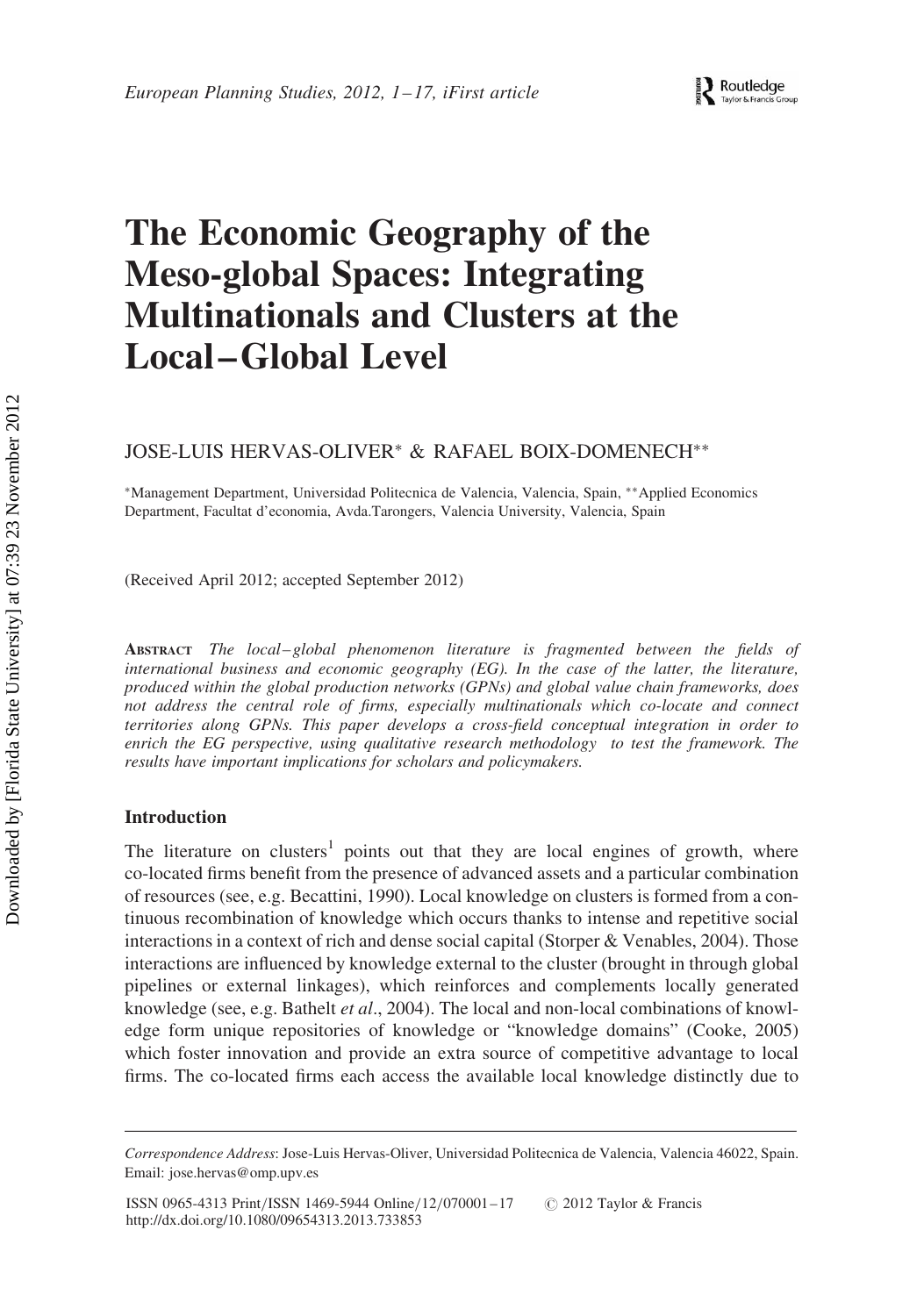their different levels of absorptive capacity. Thus, the use value of local knowledge is not "free" in open space, but, is, rather, limited by each firm's capacity to learn and take advantage of it, which in turn is influenced by the fact that a certain threshold of resources is required before an enterprise can access the available cluster knowledge (Hervas-Oliver & Albors-Garrigos, 2009).

The balance of the tension between the processes creating internal and external sources of knowledge is of particular importance for clusters which are constantly changing in response to the pressures of globalization. This local–global articulation has been addressed in the context of discussions of global pipelines (see, e.g. Bathelt et al., 2004) or external linkages (see, e.g. Hervas-Oliver & Albors-Garrigos, 2008) and has also been referred to by writers within the global production networks (GPNs) framework (Coe et al., 2004; Henderson et al., 2002), but in general there has been poor attention paid to the firms (Coe et al., 2008) which facilitate those external flows of knowledge or external linkages. Put differently, the dialogue between organizations and places has been systematically under-researched in the field of economic geography (EG) (see, e.g. Beugelsdijk et al., 2010; Storper, 2009).

The lack of a clear and integrated conceptual body describing how internal and external sources of knowledge are combined thanks to local–global connections results from the theoretical fragmentation between schools of thought coming from a range of different perspectives (Beugelsdijk et al., 2010), including, for example, that of international business (IB) and strategic management (e.g. Dunning, 2009; Tallman & Chacar, 2011) and EG (see, e.g. Bathelt et al., 2004; Belussi & Asheim, 2010; Cooke, 2005; Gertler & Levitte, 2005; Hervás-Oliver et al., 2008). It is because it is asserted that MNEs are key actors for connecting territories (see, e.g. Cooke, 2005; Dunning, 2009; McCann & Mudambi, 2004), and that they are the main conveyors of information and knowledge, and for articulating global pipelines (Cooke, 2005; Nachum & Keeble, 2003a,b), that it is necessary to insert the role of the MNEs into the EG perspective on clusters, thereby complementing the GPN approach. This is achieved in this paper by borrowing concepts and ideas from the IB literature. In parallel, this paper addresses a manifest lack of systematization, and it responds to the observation made by Beugelsdijk *et al.* (2010) that none of the aforementioned literatures explicitly focuses on how a firm's organizational characteristics relate to its fundamental geographical characteristics. Therefore, a crucial aspect is a need to understand organizational and co-location decisions "in tandem", in order to fully comprehend how local–global articulation through GPNs occurs thanks to multinational firms co-locating in clusters.

The rationale for developing a cross-field conceptual integration is the fact that the roles of firms, and especially MNEs, are central to the local–global phenomenon but, yet, to the best of our knowledge, the EG literature has not sufficiently tackled this fact (Coe et al., 2008). In fact, through the specific lens of EG, the debate is particularly relevant given the fact that although the concept of the GPN tries to cover the "big picture"—in which local clusters, their networks, their coordination mechanisms and so forth are globally integrated at a meso-global level—it nevertheless fails to adequately consider the micro-level, that is, the specific firms within the networks. Overall, despite the existence of excellent case studies (see, e.g. Cooke, 2005) recognizing the role of external linkages (see, e.g. Bathelt et al., 2004; Gertler & Levitte, 2005), the EG literature does not provide an explanation of "how" MNE subsidiaries tap into local resources, insert themselves into the organizational spaces of diverse territories (or clusters) and connect up different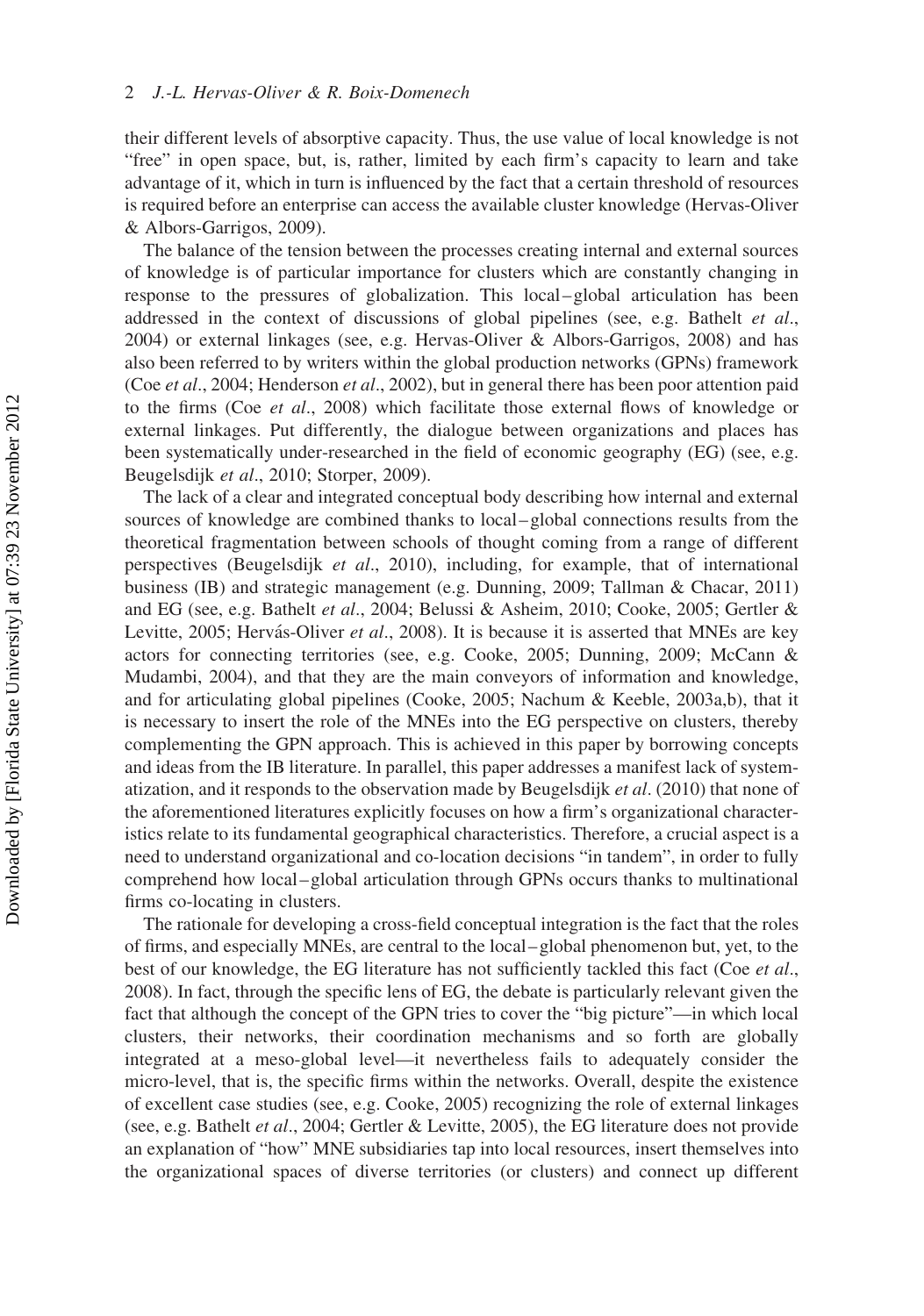locations between which knowledge, information and production are exchanged, and thus serve to articulate GPNs. From the IB and strategic management literature concepts and evidence can be transferred for use in describing how MNEs and their networks are configured so as to articulate and drive global pipelines (Cooke, 2005; Nachum & Keeble, 2003a, 2003b), which complement ideas emanating from the EG perspective and thereby contribute to a rich cross-fertilization (e.g. Beugelsdijk et al., 2010). In a nutshell, the potential contribution of this paper derives from the complementarity of the aforementioned strands of literature—both those of IB and EG using the global value chain (GVC) and GPN frameworks, the conceptual integration of which can provide an improved theoretical framework for better addressing the local–global connection.

After this introduction, there is a second section which presents a theoretical framework derived from integrating different strands of the literature. Then, a third section describes the GVC of the ceramic tile and glazing industry and also presents a real-life case study which empirically tests the new theoretical framework. Finally, the fourth section discusses some main points and makes some conclusions.

#### The Meso-global Space: Beyond GPNs and GVCs

#### Global Value Chains and Global Production Networks: Articulating External Linkages

The local–global connection, and the potential it provides to facilitate the transfer of knowledge to a focal cluster, has been referred to in discussions of links to "non-local sources of knowledge" (Gertler & Levitte, 2005), and to "non-local knowledge flows" (Gertler & Levitte, 2005), and the roles of "external ties" (Gereffi, 1994) and of "global pipelines" (Bathelt et al., 2004), among others. In this chain of thought, the GVC approach (e.g. Gereffi, 1994; Humphrey & Schmitz, 2002; Nadvi & Halder, 2005) reveals sets of ties between globally dispersed producers and global buyers, as well as internal linkages between cluster members (Gereffi, 1994), and highlights three features of any industry: the "linkages" or "governance mechanisms" in value chains, the distribution of "power" among the actors involved and the role played by "institutions". These types of governance relationships are: "market", "modular", "relational", "captive" and "hierarchy" (Gereffi et al., 2005). The GVC is a useful concept, although it does have major shortcomings, in particular the fact that it generally assumes the existence of leading firms (such as global buyers or strong suppliers) which have the roles of organizing and controlling the GVCs. The works that have been carried out within this strand of thought are mainly empirically driven ones (see, e.g. Gibbon & Ponte, 2005; Talbot, 2002).

A complementary concept is that of the GPN, which has been defined as "the globally organized nexus of interconnected functions and operations by firms and non-firm institutions through which goods and services are produced and distributed" (Coe et al., 2004, p. 471). The GPN (Coe *et al.*, 2008, pp. 272–274) exhibits two key differences from the GVC: (1) the latter is essentially a linear structure, while the GPN incorporates (horizontally) all kinds of network configurations; (2) the GVC focuses narrowly on the governance of inter-firm transactions, while the GPN encompasses all relevant sets of actors and relationships and allows for multiple local embeddedness. The GPN concept addresses the different social, political and cultural circumstances of transnational actors, and the connecting nodes and links that extend spatially across national and regional territories as well as the networks that comprise horizontal and vertical ties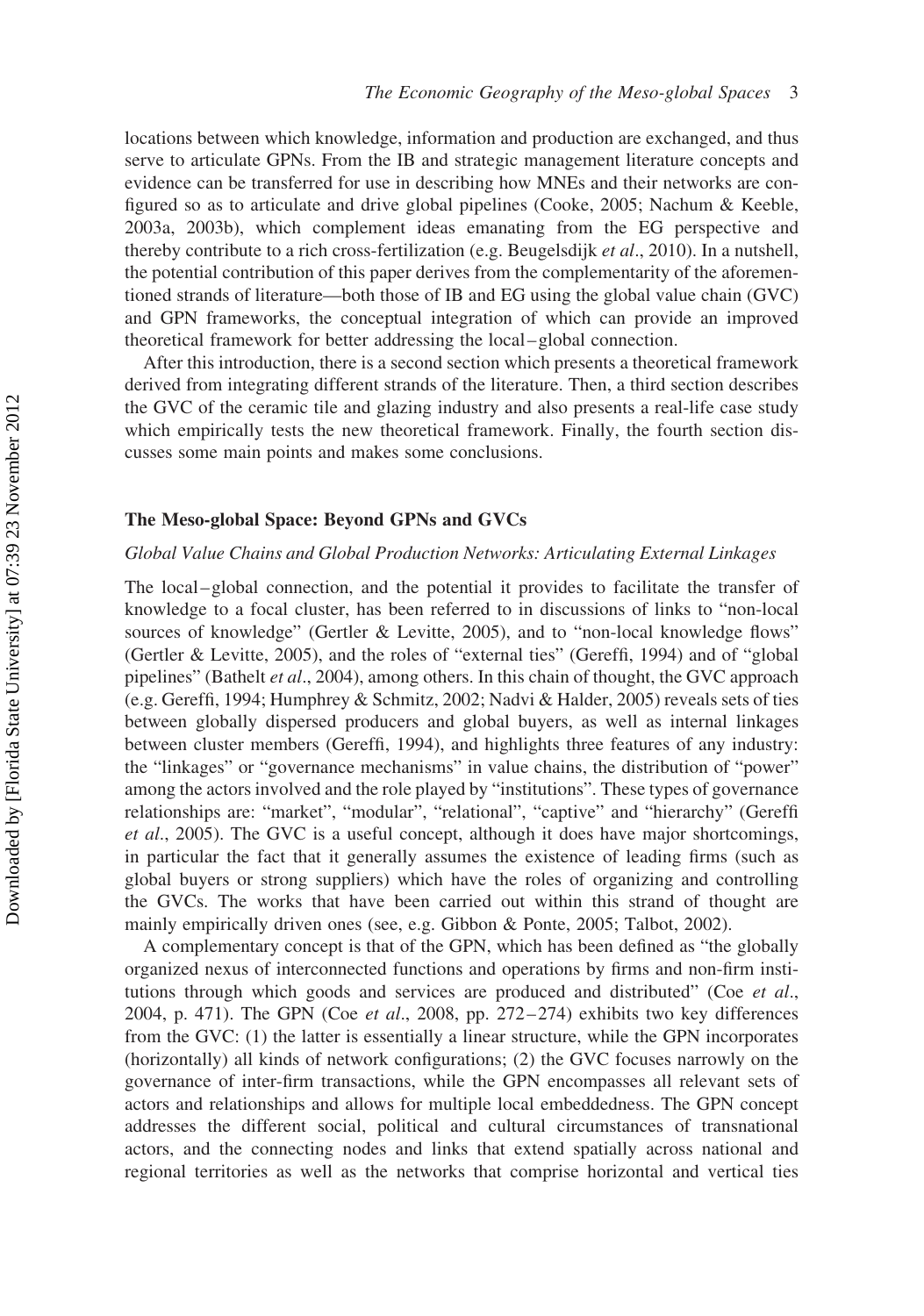between firms. The GPN distinguishes between "territorial embeddedness" and "network embeddedness", and recognizes different articulations of power relationships (such as "corporate, institutional" and "collectively organized power", see Henderson et al., 2002), and also identifies where value is created. Following Weller (2008), the GPN includes non-firm actors in a network, recognizes a complex circulation of capital, knowledge and people (beyond just inputs and outputs) and brings into view the synergies that exist between different network or nodal stages. Despite an awareness of the need to analyse the role of the firm in the GPN (Coe *et al.*, 2008, pp.  $276-278$ ), the protagonists of this perspective have under-researched it, being overly biased towards looking at transnational corporation-driven cases focused on the South (see, e.g. Murphy & Schindler, 2011), and pursuing a mainly empirically driven approach.

Therefore, it is necessary to address in addition the roles of the main actors that connect clusters and which also engage in multiple embeddedness (Meyer et al., 2011): the MNEs. Knowledge transfer is important. It complements the "local buzz" (Storper & Venables, 2004) and helps avoid inertia or lock-in (Maskell & Malmberg, 2007). Knowledge transfer to a cluster occurs, basically, through the co-location of MNE subsidiaries, the headquarters of which, or other group subsidiaries, are in other clusters. Addressing the issue of co-location of firms is a way of tackling the shortcomings of the GPN approach (Coe et al., 2008): that is, by understanding the firm's role within the GPN, and what happens within the inter-firm sphere (which encompasses the creation and diffusion of knowledge within MNE headquarters, and between headquarters and subsidiaries, and also between subsidiaries, and between subsidiaries and local firms).

#### Knowledge Distance in Clusters

Knowledge transfer in the local–global connection is not free of frictions. As the GPN perspective recognizes, all local contexts (or clusters) are different. Each cluster or local node presents a different agglomeration and different interactions, and in sum, a completely different context. We address this fact by looking at the issue of knowledge in the cluster. A local cluster will absorb knowledge from other clusters or from MNEs, as long as the knowledge base necessary to understand (decode or interpret and then absorb) the new knowledge is similar to the existing one. The Tallman and Chacar (2011) model, which describes the way MNEs access local networks in order to tap into local knowledge, assumes that all knowledge has at least some "tacit" aspects. The "architectural knowledge" derived from common practice within a "context" must be experienced to be internalized and provides the understanding to absorb related component knowledge effectively (see Henderson & Clark, 1990; Tallman et al., 2004). This model is based on the idea that architectural knowledge (common understandings which define a community of practice; Henderson & Clark, 1990), based on common practice, is the framework which allows the exchange and mobility of tacit (component) knowledge within communities without codifying and decoding such component knowledge. For MNEs, the key sources of high-tacit content component knowledge come from MNE subsidiaries' communities of practice that are also embedded in local networks of practice, as Tallman and Chacar point out. Then, when subsidiaries are locally embedded, the local interaction with local firms and organizations can create particular firm-specific advantages (FSA) based on location-bound knowledge (Rugman & Verbeke, 2001) due to the specific agglomeration effects, that is, the available knowledge in each particular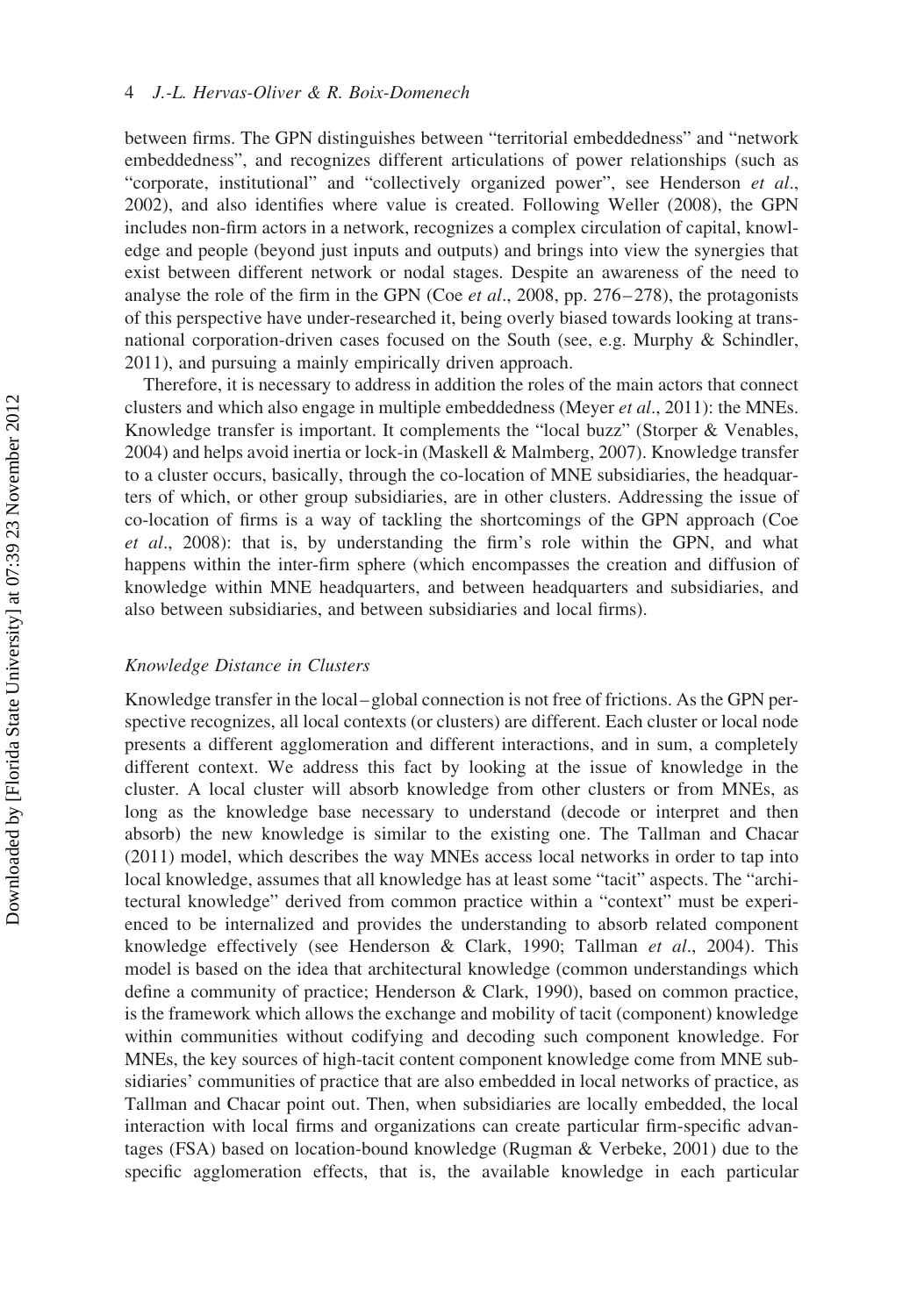cluster. This location-bound FSA is based in a subsidiary's repository of knowledge and is tacit and context specific (locally embedded), and is a knowledge difficult to diffuse internally to headquarters due to mobility barriers (Nelson & Winter, 1982). However, a subsidiary can also create location-bound FSAs which, once made explicit, can be translated into non-location-bound FSAs and diffused throughout the MNE internal network. In this chain of thought, an MNE's subsidiaries act as "learning interfaces" (Belussi & Asheim, 2010, p. 252) between knowledge architectures in circumstances of multiple embeddedness (Meyer *et al.*, 2011), that is, in multiple territories.

It may be assumed that clusters' knowledge stock differences may work as isolating mechanisms in the process of knowledge diffusion between clusters (Pinch et al., 2003). This idea is confirmed in Jenkins and Tallman (2010) due to the differing cluster repository of knowledge. It is thought that the transfer and absorption of knowledge from one cluster or region is slowed by being inserted into another cluster or region which has a different architectural knowledge.<sup>2</sup> The fact that clusters can have different knowledge architectures even in the same industry is illustrated by Nachum and Keeble (2003a, 2003b) who point out that the post-production knowledge domain found in Soho and based on small and free-lance companies is distinct from that of Hollywood. Cooke (2005) also distinguishes between different knowledge domains found in bioregions dedicated to agro-food, such as Guelph (Ontario) based on corn and the Skane food cluster (Sweden) based on functional food.

#### Qualitative Research

The research methodology used in the study on frits and glazing firms is qualitative, exploratory and holistic in nature (Eisenhardt, 1989; Yin, 2008). Our empirical base comprises primary data (interviews with managers, members of a trade association board and industry experts), and secondary sources (case studies in scientific journals, professional journals, industry reports, and information from firms' own web pages, and also Amadeus database exploration). The interviews were carried out over various sessions during 2011 with members from the board of directors of the Asociacion Nacional de Fritas, Esmaltes y Colorificios association (the glazing trade association in Castellon). In addition, during October managers from the most prominent Castellon MNEs in the glazing industry were interviewed on different occasions. The interviews covered a panel of 10 informed respondents (from the trade association board, managers and industry experts), carried out over a combined total period of roughly 40 hours.

#### The Castellon and Sassuolo Clusters: Driving Innovation in the Ceramic GPN

The ceramics value chain includes in particular four core actors: clay atomizers, ceramic producers, frits and glazing firms (chemicals), and equipment manufacturers. By 2010 China has kept growing and now controls around 68% of world production share (Anfacer, 2011), while Spain and Italy had shrunk to become followers with, respectively, 5.8% and 6% of the share. However, the Spanish and Italian clusters still accounted for roughly 80% of European production (down from 90% in 2000), with the remainder coming from around Aveiro in Portugal, and Staffordshire in the UK, and small shares from other countries such as Russia and Romania. In 2010, Spain accounted for 370 million square metres, falling from 600 million in 2002 (Ascer, 2010); and Sassuolo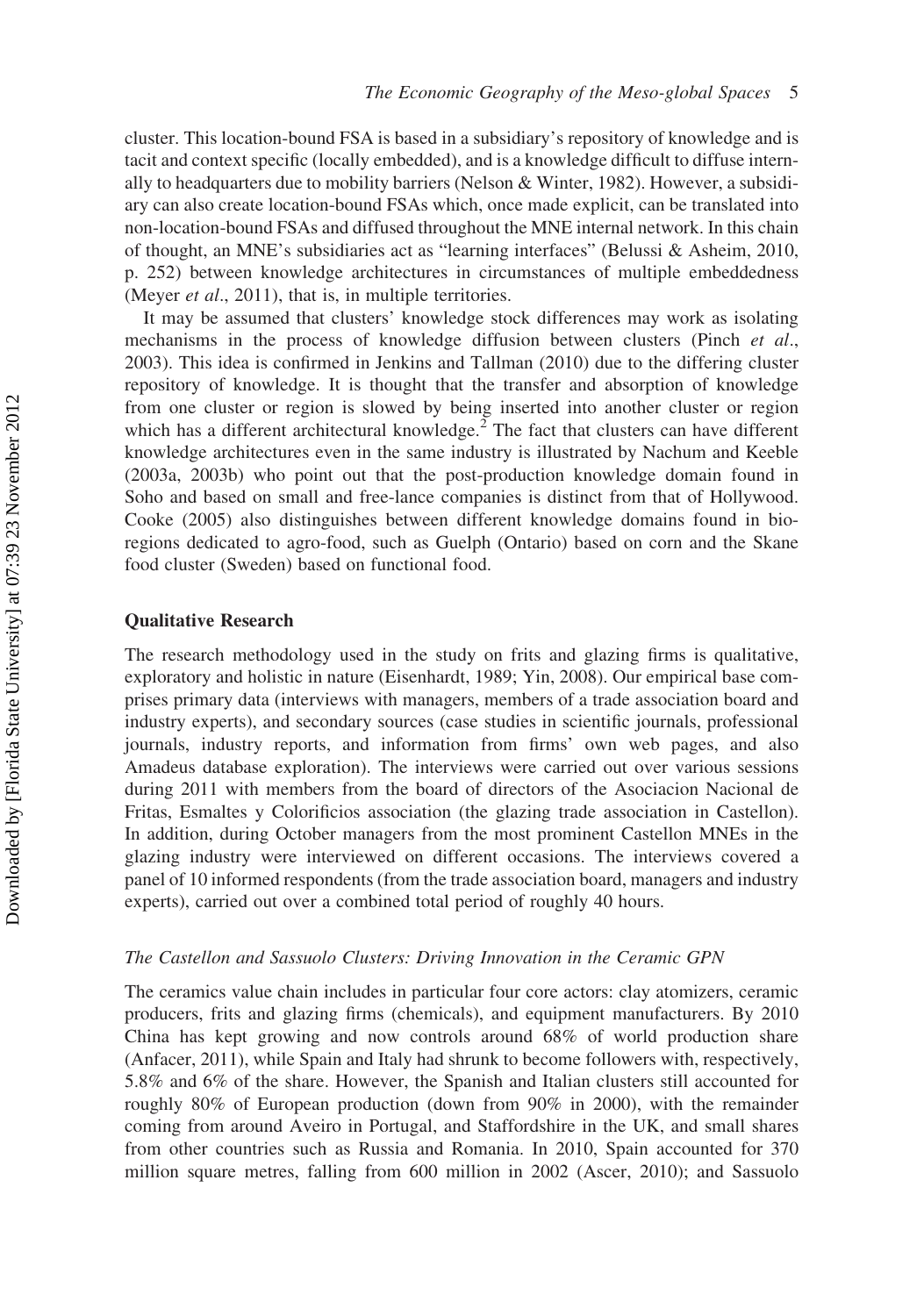dropped to 400 million square metres in 2010 (Assopiastrelle, 2011) from around 600 million at the beginning of 2000. This reflects a shift in production to the South, especially to Brazil, which produced 802 million square metres in 2010 (Anfacer, 2011), that is, roughly 11% of world production (increasing from 8.4% in 2004). In 2010, Brazilian ceramic tiles exports amounted to 60 million square metres, or around 7.5% of its production; 90% of its exports went to countries within South and Central America.

The Castellon cluster in Spain is a meta-cluster, with 300 firms in a range of different but related industries, providing 20,000 direct jobs in 2010 (Ascer, 2010). The cluster includes all the activities of the ceramic value chain, including also various public organizations such as those belonging to the network of technological institutes of the Valencia region—including the Institute of Ceramic Technology (ITC-ALICER, hereinafter)—and educational centres, such as the Jaume I University. The Spanish glazing industry is the most powerful auxiliary industry in the Castellon cluster (Hervas-Oliver & Albors-Garrigos, 2008; Meyer-Stamer et al., 2004) and is the world leader, having extensive operations in other clusters including in Italy and Brazil.

Along with Spain, Italy also has one of the largest ceramic industries in the world. Around 80% of Italy's ceramic tile production is concentrated in the Emilia–Romagna region, around Sassuolo, where some 23,093 direct ceramic tile producing jobs are located (Assopiastrelle, 2011)—as well as a further 6000 jobs in supplier industries. There are around 300 firms (including 173 ceramic tile producers) and some others in related industries, showing a similar industrial organization to that of Castellon. The Emilia–Romagna region has a range of public institutions and agencies, such as the Centre of Ceramics of Bologna, as well as private bodies such as the industry trade association, Assopiastrelle. An important characteristic and strength of the Italian district is that it contains a strong ceramic tile machine manufacturing sector. These machine manufacturing firms lead the world and offer their innovations to Italian ceramic tile manufacturers, as well as to other producers worldwide (Hervás-Oliver et al., 2008).

According to Hervas-Oliver and Albors-Garrigos (2007, 2008), and Meyer-Stamer et al. (2004), the Italian companies are particularly pro-active downstream in respect of aspects such as marketing and design, and compete in the high-end segments, and maintain a more consistent reputation for quality than do other clusters. In contrast, the Spanish cluster companies tend to be less focused on product differentiation, serve lower segments and are more focused on upstream production aspects and on innovation related to the application of frits and glazes.

According to Meyer-Stamer et al. (2004) and Hervás-Oliver et al. (2008) both the Italian and Spanish clusters are well served organizationally, having enough public agencies (such as R&D centres and educational institutions) and private actors (such as fairs and trade associations) to provide proper support to the value chain. However, support organizations, and their interactions with one another and with the industry, such as that of the ITC and its collaboration with the Jaume I Universitat, seem to work better in Castellon (Hervas-Oliver & Albors-Garrigos, 2007, 2008; Meyer-Stamer et al., 2004). Indeed, the true strength of the Castellon cluster lies in its "systemic behaviour". A mechanism of innovation diffusion operates that is very difficult to replicate in a different context—as confirmed in interviews carried out while preparing this paper. Ceramic tile company technicians are in continuous contact with technicians from glazing companies. Moreover, ceramic tile companies hire chemical engineers specialized in ceramic tiles and trained at the ITC and the Jaume I Universitat. Accordingly, there is a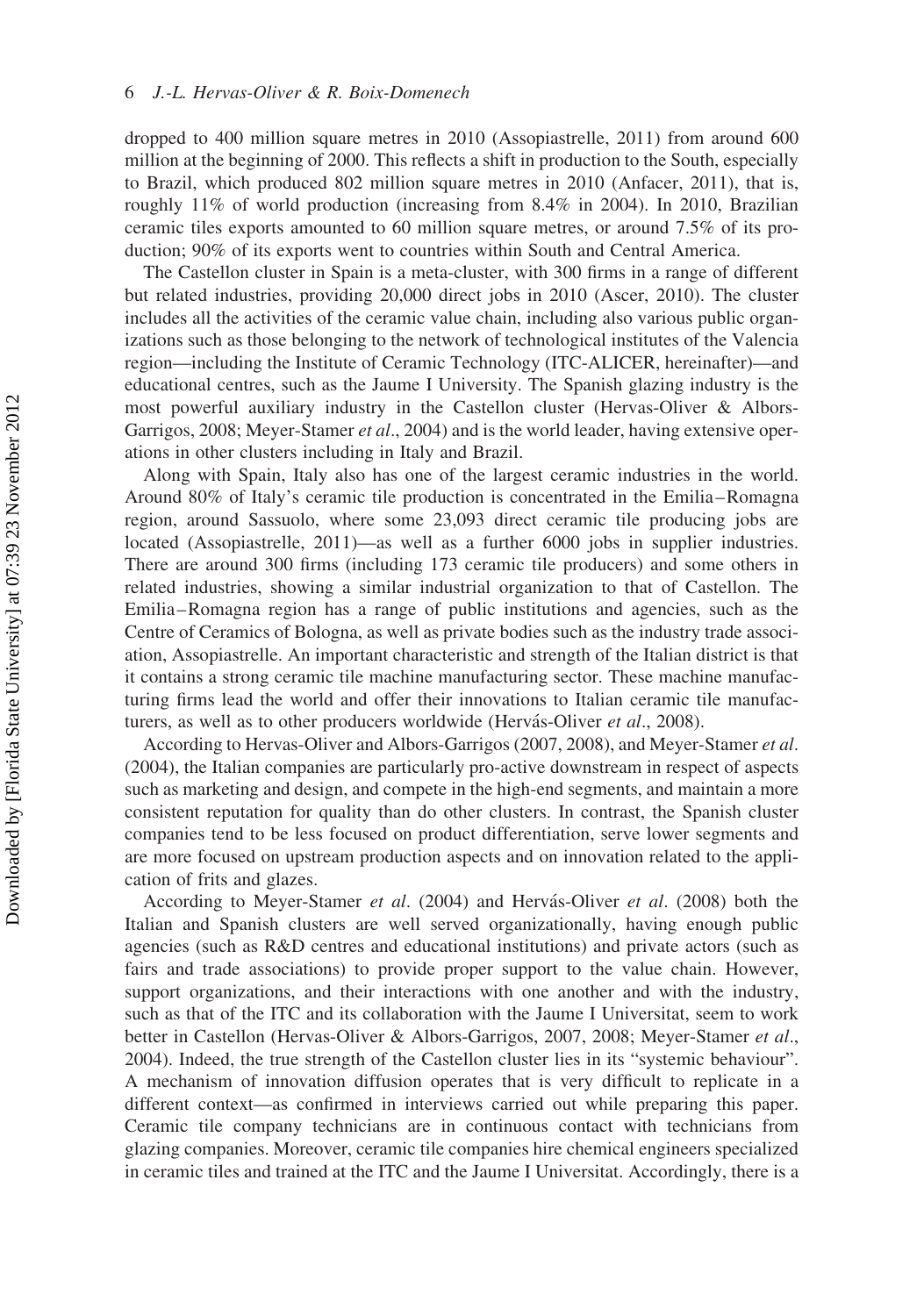dynamic information and knowledge flow within the cluster network system. This is why the glazing industry is the main signatory of contracts with the ITC and is the cluster sector with the most developed R&D. Knowledge is transferred through its interrelations and links with tile companies. At the same time, these links are strengthened by the ITC's support for the tile companies and the hiring of technicians experienced in the various industries. This creates a fluid circulation of tacit and explicit knowledge. This process is aided by the use of a common language, culture, understanding and personal relationships of local workers—who are implicitly motivated by the same objectives (Meyer-Stamer *et al.*, 2004). The innovation capacity and the circulation of tacit knowledge in the Italian cluster are also highly relevant (Russo, 2004).

Figure 1 shows the similar composition and structure of the Sassuolo and Castellon clusters, although their respective strengths and innovation dynamics are different, as aforementioned.

According to Albors-Garrigos and Hervas-Oliver (2012), in the Castellon cluster a major disruptive technology has been operating since the beginning of the 2000. Until 1994, the decorating process in the tile ceramics sector was mainly based on screen printing technology utilizing flat or cylinder screens, and since 1994 improved with the Italian Rotocolor<sup>®</sup> machine using laser engraved polyethylene rollers technology. Nowadays, this is the dominant design worldwide and this mature technology is used by roughly 90% of the producers in the emerging world. Since 2000 a new technology called INKJET has emerged, and includes inkjet print-heads for tile decoration. Consequently,



Figure 1. Composition and structure of the main European ceramic tiles clusters (Castellon and Sassuolo).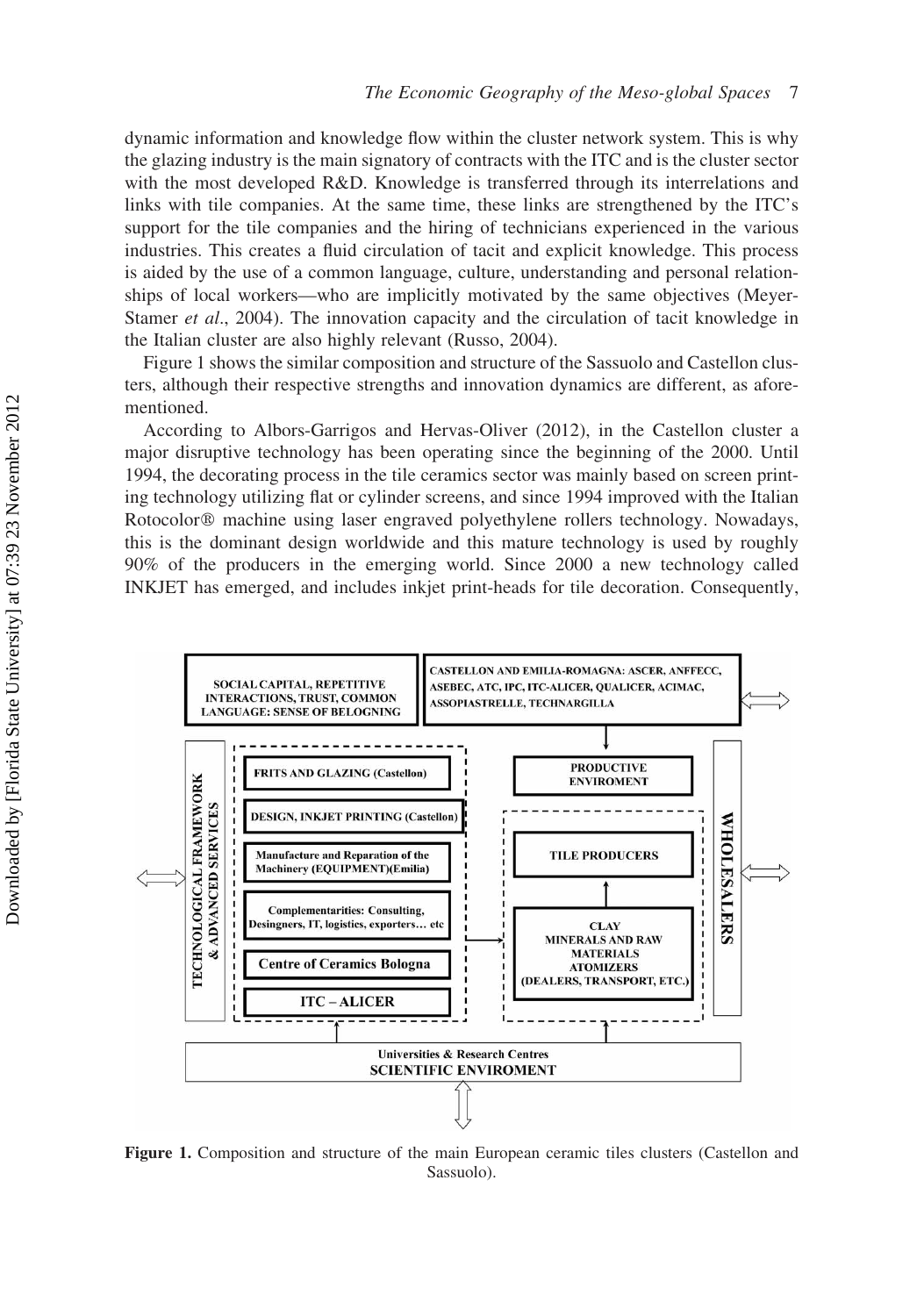(and after a substantial R&D effort), special inks for tile ceramic decoration were developed by the main frits–glazing producers in Castellon which have now leapfrogged competitors not located in Castellon. Meanwhile, clusters elsewhere (in Brazil, Mexico and Asia) are still mainly focused on screen "architectural knowledge," but they are gradually adapting to the new inkjet technology thanks to flows of knowledge coming from the Castellon frits and glazing MNE subsidiaries co-located there, as explained below. The innovation in Castellon mainly originates from the frits and glazing industry, indicating a supplier-driven mode of innovation (in terms of Pavitt, 1984).

#### Interviews: Knowledge Transfer Worldwide from Castellon

The cluster has 26 firms specialized in frits, glaze and colour, with 3200 direct employees and an average size of 151 employees. According to the informants, the glazing industry in Castellon presents an interesting heterogeneity made up of three main types of firms. First, there are those which only work for the domestic market (i.e. small frits–glazing firms, which are price sensitive, and offer a narrow range of services, and are technology followers). Second, there are those which also provide services and design as part of their product offer, that is to say they complement frits work with consulting and advice on exporting to international markets and provide technical assistance in foreign destinations (i.e. they are technology advanced firms, of medium size, offering a wide range of services, and are innovative and intermittently research intensive, and with a focus on exporting). Third, there is the most "global" group which is formed by five MNEs (referred to as the "big five", hereafter): Colorobbia (an Italian firm based in Castellon), Torrecid (with Castellon equity), Esmalglass (with Castellon equity), Endeka (with UK and Castellon partners) and Ferro (having US shareholders). These are technology leaders, R&D intensive, employing cutting edge technology, and are part of multinational groups. They act as global companies with a network of subsidiaries located in the most prominent clusters worldwide. They are the five world-class leading companies in the field, and are the key "technology gatekeepers", and include three (Torrecid, Esmalglass and Ferro) which have been the main actors in the development of the new organic inks for the inkjet technology revolution mentioned earlier.

The Castellon cluster accounts for around 40% of the world production of frits and glazing. All of the big five group are located there and contribute to around 70% of the cluster's international commerce of frits and glazes, and for around 50% of Castellon's production. These big five companies have subsidiaries in all countries where the production of ceramic tiles is important. For instance, Esmalglass has affiliates in Italy, the UK, Portugal, Russia, Brazil, Indonesia and China. Colorobbia has affiliates in the same locations as Esmalglass, plus also Taiwan, Turkey and Mexico. Torrecid has affiliates in the same locations as Colorobbia, plus also Thailand, Vietnam and India (Figure 2(a) and (b)).

All these five companies initially relied on exporting from Castellon and then gradually established plants in foreign host locations, with clear implications and consequences. Thus, in 1990 Brazil took 2.88% of Castellon's exports, well behind Italy (37.4%) or Portugal (17.18%). In 2010 exports to Brazil disappeared from export figures, due to the fact that the exporting firms had off-shored production there. In addition, it is important to observe that production has gradually moved East, in parallel with stagnation in the West. By 2010, Italy only accounted for 15.76% of Spanish exports of frits and glazes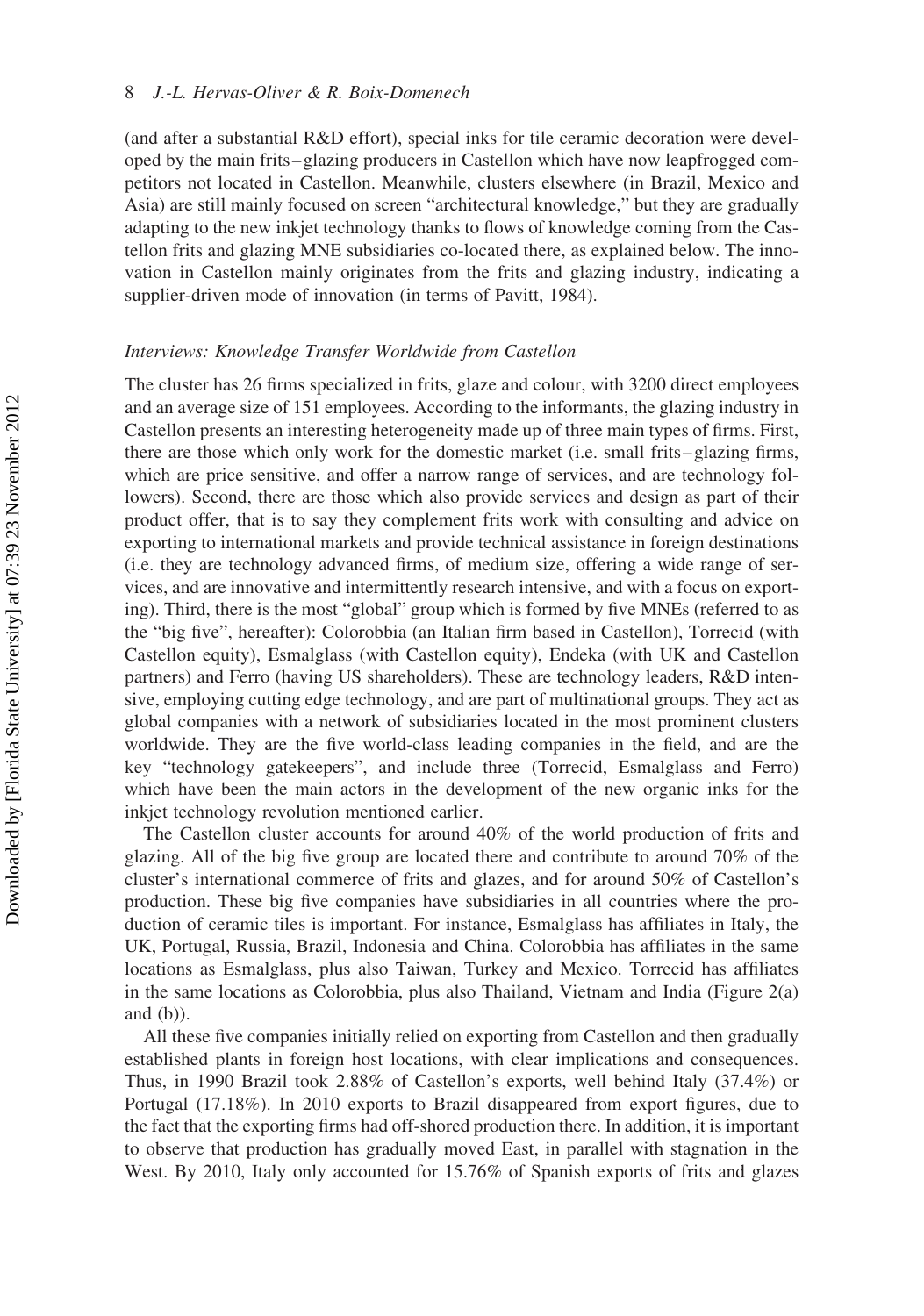

Figure 2. Subsidiaries along the ceramic tile GPN. (a) Torrecid. (b) Big five: Endeka, Ferro, Esmalglass, Torrecid and Colorobbia. Source: Elaborated from the firms' corporate reports.

(declining from 37.4% in 1990), while Egypt and Turkey were by then taking 10.11% and 4.41%, respectively, that is, they were now ranked second and third in Castellon's export destinations. The remainder of the emerging nations received minor shares of exports in 2010 due to the fact that production has been off-shored there by the leading Castellon frits–glazing firms.

For example, the Torrecid group has subsidiaries in 20 countries: 16 in Europe, 6 in Latin America, 7 in Asia and 1 in Morocco. Thanks to its technological advances, centralized in the Castellon (Spain) headquarters, the firm offers its customers a complete range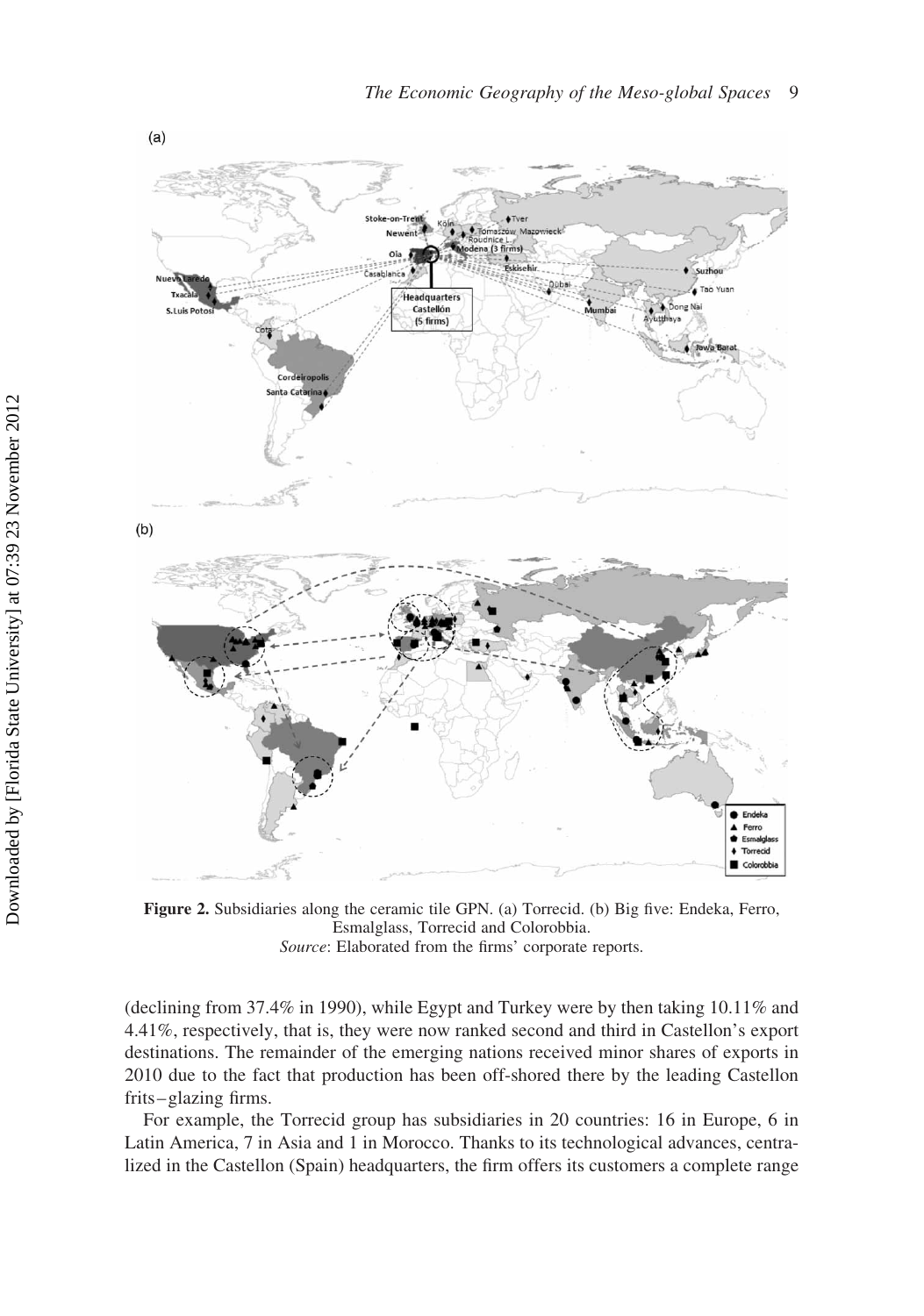of products that address their specific needs and which allows them to create final products that are more competitive and with higher value added, using mainly knowledge from Castellon. Each subsidiary receives knowledge from Castellon and thus the MNE connects the territories by operating in a context of multiple embeddedness (Figure 2(a) and (b)).

The interviews have confirmed the complementary links that exist between ceramic tile clusters in Castellon (Spain) and Sassuolo (Italy). These links started at the end of the 1980 when the Italian machinery sector developed the monolayer kilns which allowed the Castellon firms (such as Torrecid) to develop a breakthrough innovation using the "single fire process". Since then, the frits and glazing firms in Castellon have been knowledge-connected to the equipment firms in Sassuolo. The interviewees agreed with the idea that it is not a question of off-shoring entire firms, but, rather, specific activities that fit with the advantages to be found in each agglomeration or cluster. The highest value-adding activities, R&D and fusion frits, are located in Castellon because it is the more efficient solution on account of the ability to make use of local production and knowledge advantages. Moreover, off-shoring such activities to Italy means not only losing out on utilizing the local knowledge resources for frits–glazing available in Castellon, but also risking potential problems associated with contributing too much to the host cluster through knowledge "spillovers".

Tacit knowledge in the Castellon cluster is generated locally through local inter-industry interaction, and this knowledge is partially transferred to the Italian cluster in three ways. First, four Italian glazing firms (three small players plus the global player Colorobbia) have co-located in Castellon while maintaining their headquarters in Sassuolo. However, despite retaining the Sassuolo headquarters, it is striking that R&D and innovation activities are conducted in Castellon, where all of them produce frits and glazes, profiting from a more chemical knowledge-rooted environment. Secondly, the Castellon exports of frits and glazes to Italy are supported by Castellon MNE subsidiaries whose off-shored activities are basically of a technical and post-sale support leaving production and R&D activities to be concentrated in the Castellon knowledge domain. Consequently, the tacit (component) knowledge created in Castellon is gradually disseminated to Italy through the Castellon subsidiaries which focus on technical support to assist the exports of frits produced in Castellon. Thirdly, part of the tacit knowledge gained in Castellon by the Italian subsidiaries co-located there is disseminated to the Italian headquarters and to the Italian ceramic equipment industry. This innovation GVC, or inter-meso system of innovation, is a two-way street which ensures the diffusion of innovation and that the two clusters transfer from one to the other, in both directions, the very best knowledge. The implicit idea that the board of directors at the trade association had about being in the Italian cluster is crucial. Put differently, being there was the right thing, but the point is "how" the MNEs are off-shored there.

The picture completes with the incorporation of Brazilian and Asian clusters. Brazil is the second largest producer in the world, after China, equalling the combined total of Spanish (Castellon) and Italian (Sassuolo) production. Brazil is a major destination of the big five group, having subsidiaries in Santa Gertrudes (Endeka, Esmalglass, Colorobbia and Ferro) and Criciuma (Torrecid, Esmalglass and Colorobbia). All the five companies carry out frits high-temperature fusion there, that is, they own subsidiaries which produce in Brazil products similar to those made in their headquarters in their home countries; but they do not carry out R&D and innovation activities there.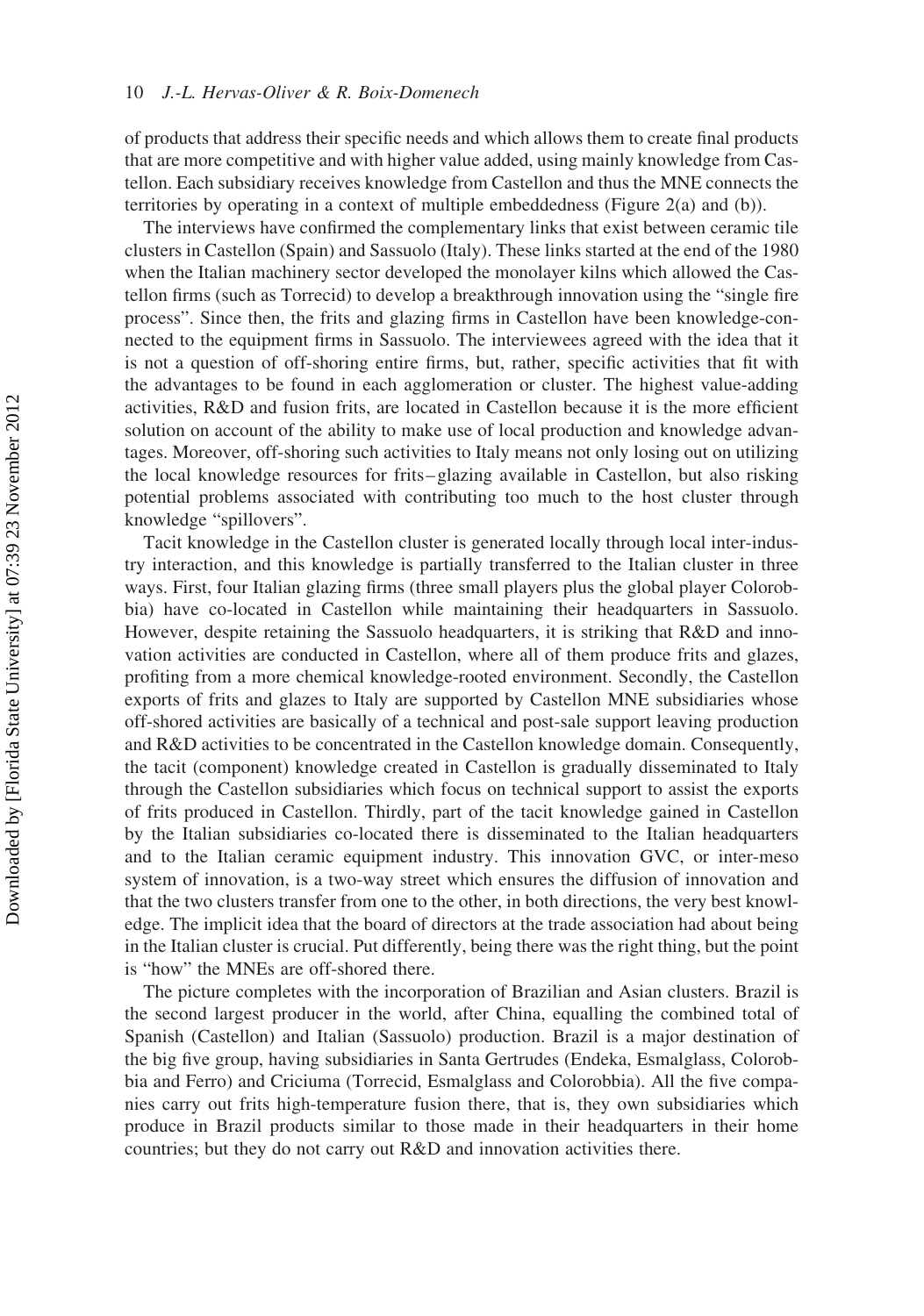Architectural knowledge in Brazil is based on traditional technology. Although "inkjet" is emerging step-by-step, Brazilian firms do not yet have the necessary absorptive capacity to assimilate all the knowledge from Castellon, and neither does the market in South and Central America require such advanced knowledge (or at least it will not pay for it!). Local adaptations are really important due to the fact that kiln temperatures, the specific granulation of clay and a lot of different production activities present dissimilarities with the Castellon way of working. Nevertheless, one advantage is the fact that the Brazilian clusters seem (in production and technological terms) similar to the Spanish and Italian clusters of the early 1990s. However, the need to adapt to local requirements (such as in respect of customs, standards and so forth) is important, and frequently the presence of a permanent team of engineers from Castellon is required to solve local problems with Castellon solutions. This is especially important regarding new inkjets applications for which most of the knowledge comes from Castellon.

Outside of Brazil, one of the most prominent clusters is the Surabaya cluster in Indonesia, which has around 70 ceramic tile firms. Colorobbia and Ferro carry out fusion frits there, while Esmalglass, Torrecid and Endeka produce commodities (glazes), exporting from Castellon the fusion frits. Most of the companies use Indonesia as an export platform to Malaysian manufacturers, although Endeka also has a subsidiary in the Negeri Sembilan (Malaysia) cluster. In addition, all the big five companies have subsidiaries in Turkey and Egypt, but they only provide technical support in foreign direct investment (FDI) sales activities and do not carry out production.

#### Main Findings Regarding the EG of the Meso-global Spaces

The evidence from the interviews described in Section 3.2 lead to the following implications regarding the EG of the meso-global spaces.

First, Italian glazing MNEs that are co-located in Castellon also co-locate their R&D and innovation activities there in order to take advantage of the local externalities. Knowledge gained through this process is then diffused to the Italian headquarters. The chemicalbased architectural knowledge of the Castellon cluster involves knowledge spillovers which can be appropriated by co-located Italian MNEs. Moreover, the Castellon cluster acts as a hub for frits and glazing ceramics, with the highest concentration in Europe of frits companies and, especially, the greatest number of connections in the form of inflows and outflows of FDI (Figure 2(b)).

Second, the Castellon MNEs co-located in Sassuolo (Italy) only de-locate market support activities, due to the fact that there are no opportunities to gain from R&D or innovation externalities in the Sassuolo cluster. However, the existence of equipment-based architectural knowledge in the Sassuolo cluster means that great knowledge spillovers occur thanks to the links between ceramic producers and equipment manufacturers, and knowledge from these spillovers can be appropriated by the sales branches of the Castellon MNEs.

Third, all in all, the context, understood as a configuration of a specific division of labour and set of networks in which actors find themselves, which influence the informational environment of individuals (Storper, 2009, p. 13), is completely different in each cluster. The Italian and Spanish contexts, each with its own type of ties and coordination mechanisms, together with a particular architectural knowledge, constitute good examples of the different meso-spaces which articulate and form a GPN. In addition, it is clear that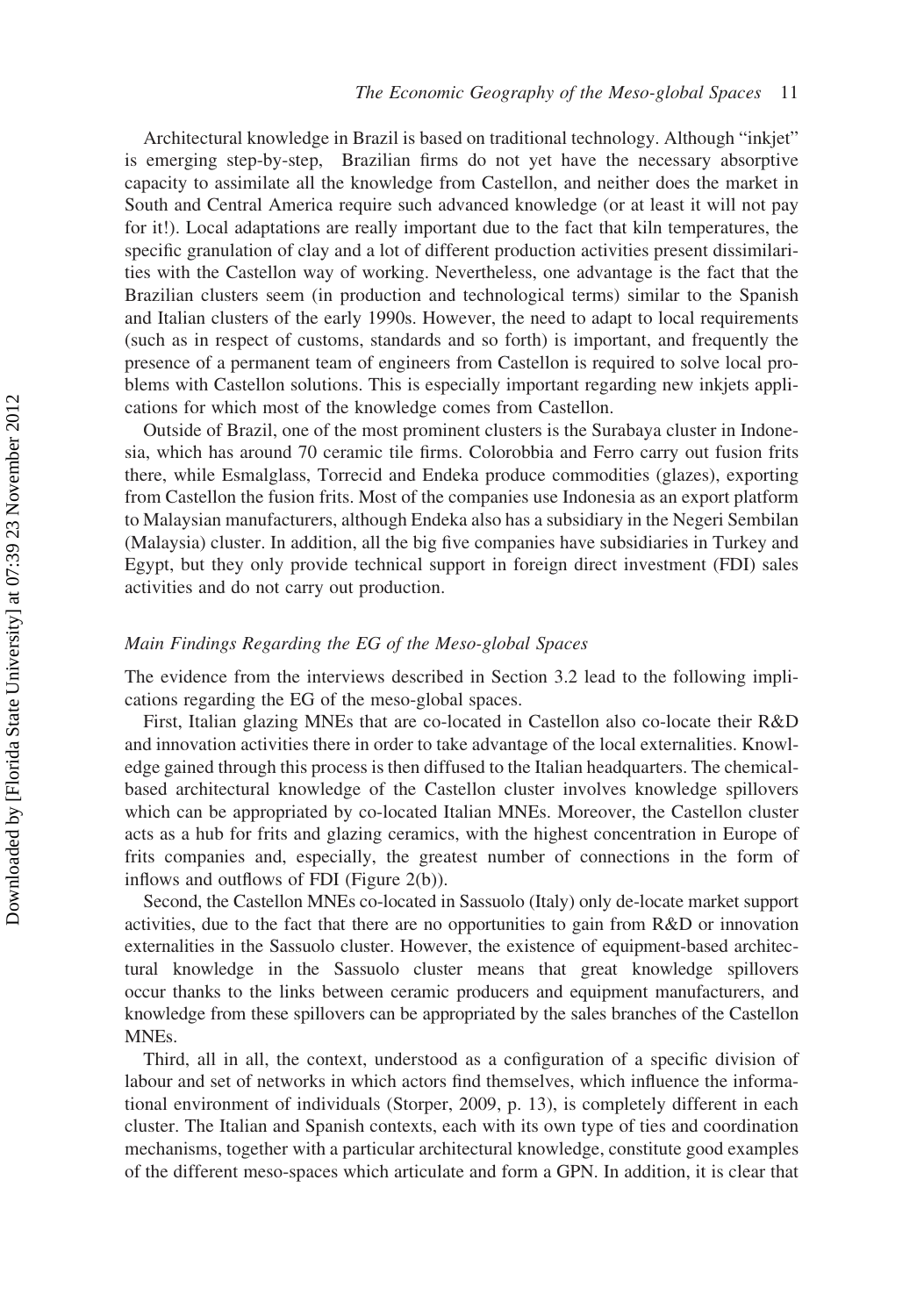the MNEs, which have their headquarters in each cluster, and affiliates in the other, are key agents for transferring knowledge and organizing the GPNs. It is through such insights that the contribution of the IB literature to that of the GPN and EG literatures can best be appreciated.

Two main results regarding the "emerging world" clusters arise.

First, MNE subsidiaries (frits firms belonging to the big five group) from Castellon colocate in different clusters worldwide and thus transfer knowledge of frits, glazing and the decorating process, from Castellon to Brazil, Indonesia or to other clusters. In each cluster, due to their differing contexts and architectural knowledge, the flows of knowledge (and its absorption) vary. Each meso-cluster occupies a stage in a GPN in which Castellon firms develop "network coordination" mechanisms (in the sense used in the GVC perspective) in respect to domestic firms. The MNE subsidiaries are the key integrators of the ceramic tiles GPN, taking the role of disseminating knowledge, and contribute to the equilibrium of each territory (or network stage). The fit between local cluster externalities and the FDI corresponds to the way in which the MNEs adapt to each stage (or cluster) of the GPN.

In addition, the above-mentioned MNEs also diffuse the new inkjet technology, although the spread and diffusion of this new technology depend on the architectural knowledge of each focal cluster. The diffusion of knowledge to clusters in Brazil, Indonesia or elsewhere is moderated by the specific context and architectural knowledge available in each cluster and, especially, to the demand requirements. For example, for emerging clusters high value-added products or sophisticated tiles do not form the majority of sales and are only a minor part of production.

All in all, it can be also said that



Figure 3. The ceramic tile GPN and an example of embeddedness at two territories (or clusters).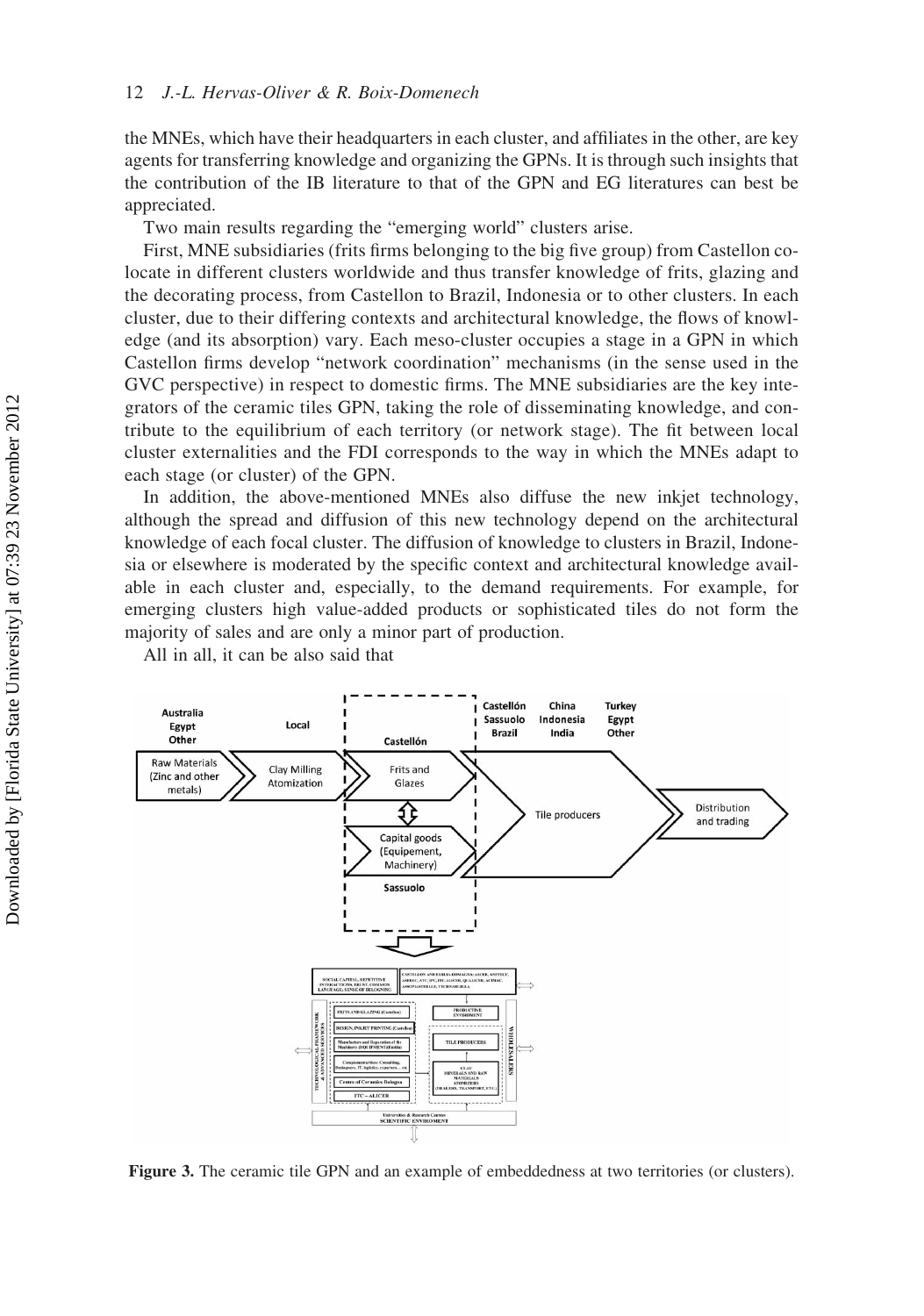- (a) All the knowledge flows from within the GPN influence the clusters' development, which evolve dynamically. For instance, the flows of knowledge based on new inkjet technology transform each cluster step-by-step, including those in Italy and Spain. Each cluster's context (including cultural and institutional influences, type of ties and architectural knowledge) moderates the absorption of new knowledge from within the GPN.
- (b) The Castellon MNEs act as gatekeepers (for the frits and decoration processes), bringing knowledge from Castellon to each cluster, and from all around the world to Castellon, especially market knowledge, trends and customer requirements. In fact, the Castellon MNEs' affiliates act as network orchestrators in each cluster (for the decoration process), bringing cutting edge knowledge from abroad to each cluster. These companies are the nodes which connect territories and articulate the GPN.
- (c) All in all, each meso-stage (or cluster) of the GPN has a particular context and architectural knowledge. Therefore, the way in which the Castellon frits MNEs adapt to each territory involves different FDI strategies, as predicted in the IB literature. In addition, the MNEs are responsible for the main knowledge flows among the involved territories, acting as a glue to hold all different territories of the GPN. $3$  See Figure 3 for a representation of the idea of MNEs' articulation of clusters along GPNs.

#### **Conclusion**

The GVC perspective of inter-firm relationships (as proposed, e.g., by Gereffi, 1994) has been applied to the territory (by scholars such as Humphrey  $&$  Schmitz, 2002) with the aim of enriching our understanding of the local–global connection, becoming adopted in the EG strand. In parallel, the GPN perspective (Coe *et al.*, 2004) has complemented the GVC approach and overcome static and linear GVC assumptions, while embracing and making explicit the rich complexity of territories that are inserted into (through their ties, networks and institutions) the global networks. Thus a more "meso" (and local) emphasis has been added to the "global" perspective.

Nevertheless, neither the GVC nor the GPN perspective can describe all the elements necessary to fully understand the meso-global spaces. Our theoretical integration of the IB and EG perspectives is an attempt to overcome the hitherto paucity of theoretical insights about meso-global spaces. This paucity has arisen for several reasons, including because: (1) despite the usefulness of the GPN approach, the EG literature provides plenty of empirically driven cases but is weak on providing a clear theoretical integration to tackle the local–global connection of clusters; (2) the EG perspective has not adequately brought the concept of the "firm", as a micro-unit of analysis, into the conversation, especially when using the GPN approach and (3) the role of multinational firms in connecting territories is not properly articulated in the EG perspective even though MNEs are recognized as key agents for connecting territories together.

The rationale for our theoretical integration derives from a recognition of the vital role that the concept of the "firm" plays in local–global connections, but which is yet absent in the EG literature, which is especially noticeable in the GPN framework. Above all, the paper addresses the following key point. This is that it is crucial to explore, and framework, our understanding of organizational and co-location decisions "in tandem", in order to better understand local–global connections made through multinational firms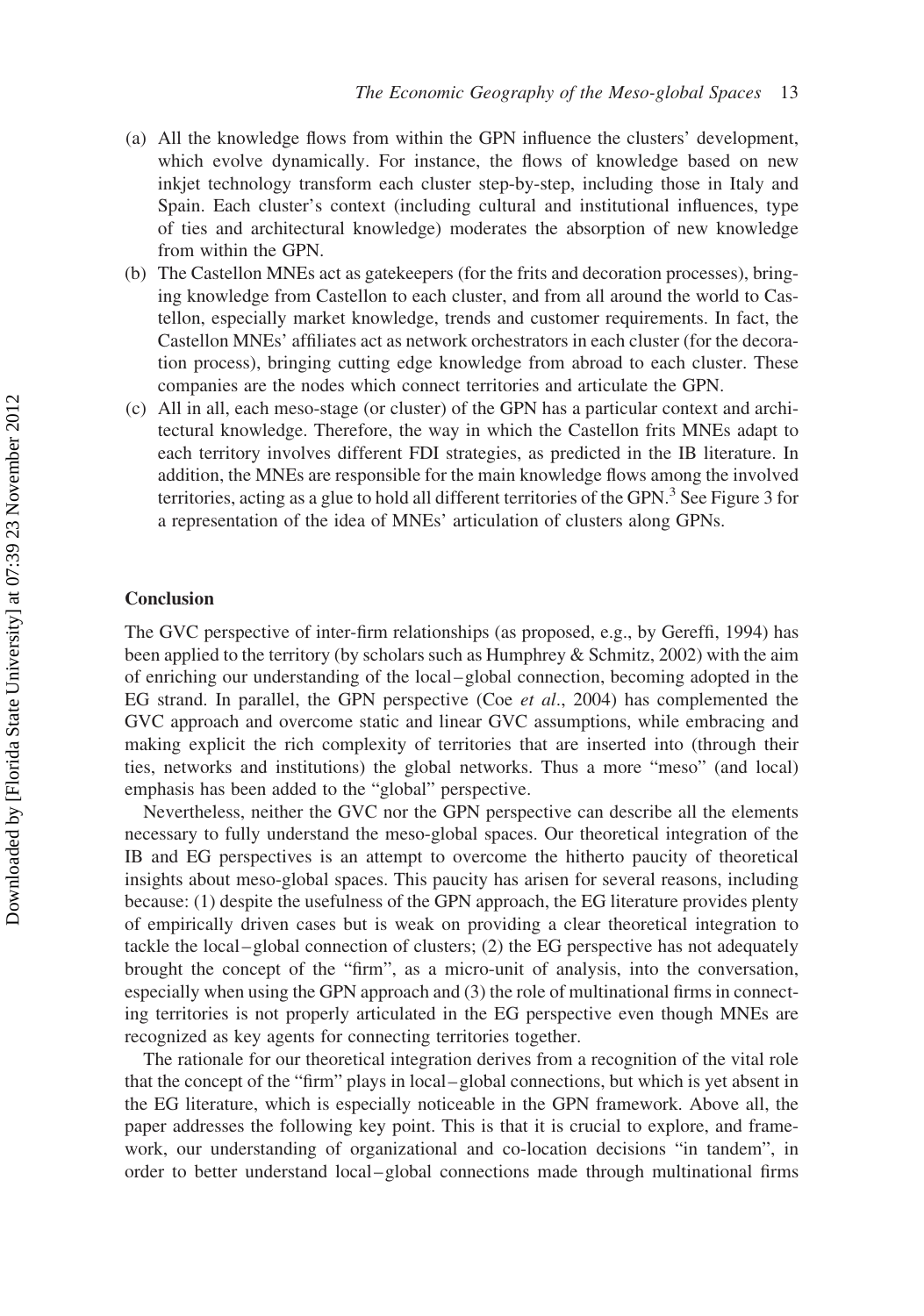which co-locate in, and connect, clusters, articulating thus GPNs. The rationale for this cross-field integration is based on the fact that the roles of firms, and especially MNEs, are at the very centre of the local–global phenomenon, but that, to the best of our knowledge, the EG literature has not sufficiently addressed this fact (Coe et al., 2008). By drawing on the theoretical intersection of different disciplines related to concepts of external linkages, global pipelines or connected meso-global territories, it has been possible to produce a fertile conceptual integration which can clarify and extend the fundamentals of the GPN idea for an EG audience.

Our empirical study of the ceramics tiles industry has revealed that linkages between clusters come from the co-locating of MNEs which act as technological gatekeepers, disseminating knowledge between stages (territories or clusters) along the GPNs. Then, the recombination of external and local knowledges, deriving from both local ties and interactions between local firms and MNEs, form new knowledge also,which is cluster dependent due to the particular context (such as specific forms of governance mechanisms, the power distribution of agents, the role of institutions and the particular local social, political and cultural circumstances) and architectural knowledge of each cluster. Part of this locally created knowledge will be also disseminated within the internal MNEs networks and finally will be transferred, totally or partially, to other clusters along the GPN.

In summary, it can be stated that

- . the flows of knowledge within a GPN influence clusters and drive them to evolve dynamically;
- . for each cluster, the FDI activities of subsidiaries of ceramic tiles MNEs that are colocated vary, according to the specific nature of the agglomeration. The activities of the subsidiaries are fitted to the local externalities, confirming Rugman *et al.* (2011);
- . each ceramic tiles cluster has a different context and architectural knowledge (as suggested by Storper, 2009; Tallman & Chacar, 2011), which serves to moderate both the absorption and creation of new knowledge.

The implications of this paper are two-fold. Firstly, policymakers should be aware of the importance of clusters' external linkages, which are usually overlooked (Bathelt et al., 2004). The flow of knowledge from MNEs should be given institutional support, and policymakers and practitioners should understand which types of knowledge or externalities can be best used to attract FDI by those MNEs which can benefit particular clusters. In addition, policymakers need to understand the process in a dynamic way, recognizing that a local cluster's strength evolves over time and that conditions for evolution can change according to the particular external-to-the-cluster environment, including, especially, the effects of distant clusters along the GPN.

Secondly, scholars need to be more precise about how they use the concept of external linkages, making it more operationally useful. In fact, external linkages (or global pipelines) have to be defined and measured, as an additional component of a cluster's competitive advantage. Included is a need to define the type of knowledge that is conveyed through external linkages, addressing whether it is new to the industry or to the cluster. In addition, scholars from the field of EG need to embrace a more eclectic framework for addressing the topic, and be open to benefit from dialogue with different economic perspectives such as that of IB and its deep knowledge of MNEs. In particular, the EG perspective and the GPN perspective alike can be strengthened by the inclusion of ideas from the IB literature,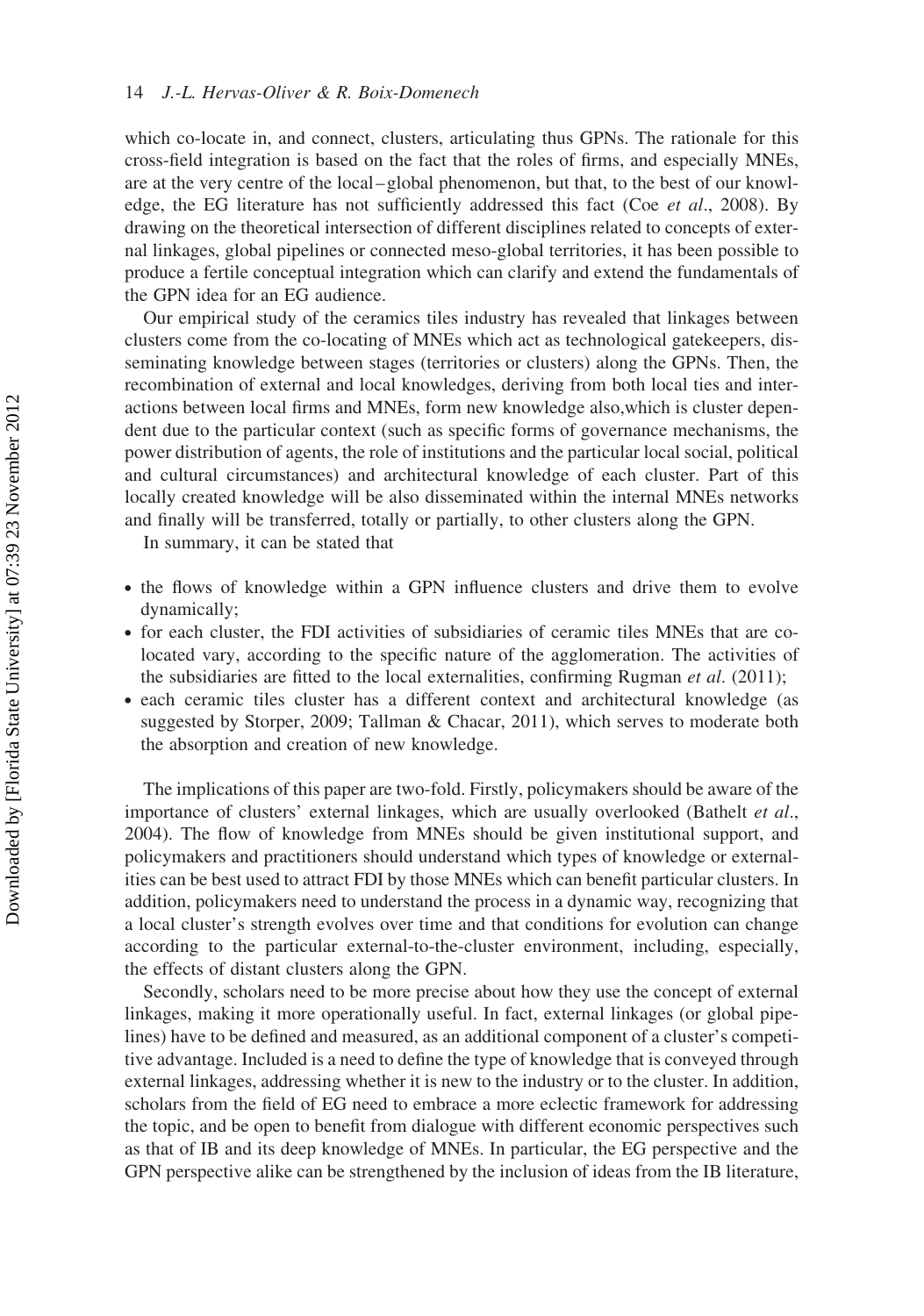especially in respect of the role of MNEs in connecting clusters and territories and in configuring GPNs.

This paper is, however, not free from limitations. First, the specificity of the clusters investigated as "ceramics clusters" may limit the generalization of results. Second, the use of a qualitative methodology can also be a shortcoming. For future studies, theorydriven empirical cases are needed in order to formalize and develop insights about cluster external sources of knowledge and the way in which MNEs contribute to them.

#### Acknowledgements

We are very thankful to the "Ministry of Economics" funding ECO2010:17318 and "Generalitat Valenciana" for its support in visiting the London School of Economics and Political Science (BEST 2011 grants).

#### Notes

- 1. In order to simplify, we follow Gordon and McCann (2000) and use the notion of cluster in a wide sense that includes pure agglomeration clusters, complexes à la Porter (1990) and social networks such as industrial districts.
- 2. The economic rationale of the asymmetric distribution of knowledge between spaces is provided by Storper's (2009) distinction and separation of the Marshall–Arrow externalities from those of Romer, drawing on growth theory. See Storper (2009) for more details.
- 3. Castellon firms (big five, excluding Colorobbia, Italian firm), activities off-shored to Sassuolo: sales and technical customer service. Principal FDI types: market seeker. Castellon firms (big five), activities offshored to Brazilian clusters: sales and technical customer service; production (complex, fusion frits); administration, innovation (product development, with no R&D). Principal FDI types: market seeker; efficiency seeker.

#### References

- Albors-Garrigos, J. & Hervas-Oliver, J. L. (2012) Radical innovation and technology diffusion in traditional clusters: How high-tech industries reinvented a traditional cluster, in: T. G. Bas & J. Zhao (Eds) Technology Firms in Developed and Developing Countries: Cluster Growth Initiatives, pp. 99–110 (Hershey, PA: IGI Global).
- Anfacer (2011) Revestimentos Ceramicos do Brasil. Sao Paulo. Available at<www.anfacer.org.br> (accessed 7 October 2011).
- Ascer (2010) Ceramic Tile Report, Castellon: Ascer. Available at<www.ascer.es> (accessed 1 May 2010).
- Assopiastrelle (2011) Indagine Statistiche sul 2010, Confindustria Ceramica, Sassuolo: Assopiastrelle. Available at<www.assopiastrelle.it> (accessed 1 August 2011).
- Bathelt, H., Malmberg, A. & Maskell, P. (2004) Clusters and knowledge: Local buzz, global pipelines and the process of knowledge creation, Progress in Human Geography, 28(1), pp. 31-56.
- Becattini, G. (1990) The Marshallian district as a socio-economic notion, in: F. Pyke, G.Y. Becattini & W. Sengenberger (Eds) Industrial Districts and Inter-firm Co-operation in Italy, pp. 37–51 (Geneva: OMT).
- Belussi, F. & Asheim, B. T. (2010) Industrial districts and globalisation: Learning and innovation in local and global production and innovation systems, in: F. Belussi & A. Sammarra (Eds) Business Networks in Clusters and Industrial Districts: The Governance of the Global Value Chain, pp. 246–265 (London: Routledge).
- Beugelsdijk, S., McCann, P. & Mudambi, R. (2010) Place, space and organization—Economic geography and the multinational enterprise, Journal of Economic Geography, 10(4), pp. 485-493.
- Coe, N. M., Hess, M., Yeung, H. W.-C., Dicken, P. & Henderson, J. (2004) Globalizing regional development: A global production networks perspective, Transactions of the Institute of British Geographers, 29(4), pp. 468–484.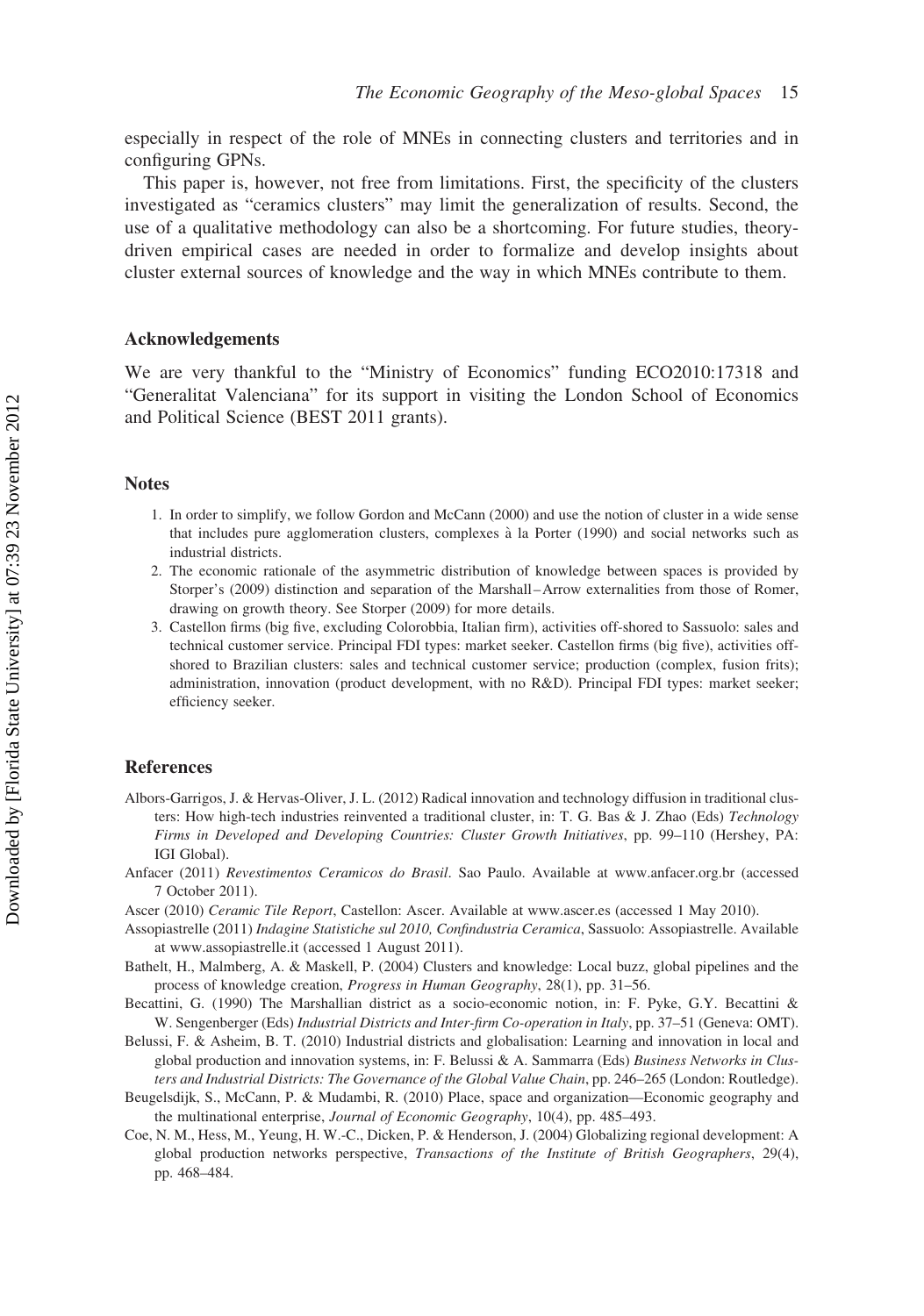- Coe, N. M., Dicken, P. & Hess, M. (2008) Introduction: Global production networks—debates and challenges, Journal of Economic Geography, 8(3), pp. 267–269.
- Cooke, P. (2005) Regional asymmetric knowledge capabilities and open innovation, Research Policy, 34(8), pp. 1128–1149.
- Dunning, J. H. (2009) Location and the multinational enterprise: John Dunning's thoughts on receiving the JIBS 2008 decade award, Journal of International Business Studies, 40(1), pp. 20–34.
- Eisenhardt, K. (1989) Building theories from case study research, Academy of Management Review, 14(4), pp. 532–550.
- Gereffi, G. (1994) The organization of buyer-driven global commodity chains: How US retailers shape overseas production networks, in: G. Gereffi & M. Korzeniewicz (Eds) Commodity Chains and Global Capitalism, pp. 78–104 (London: Praeger).
- Gereffi, G., Humphrey, J. & Sturgeon, T. (2005) The governance of global value chains, Review of Political Economy, 12(1), pp. 78–104.
- Gertler, M. & Levitte, Y. M. (2005) Local nodes in global networks: The geography of knowledge flows in biotechnology innovation, *Industry & Innovation*, 12(4), pp. 487–507.
- Gibbon, P. & Ponte, S. (2005) Trading Down: Africa, Value Chains, and the Global Economy (Philadelphia, PA: Temple University Press).
- Gordon, I. R. & McCann, P. (2000) Industrial clusters: Complexes, agglomeration and/or social networks? Urban Studies, 37(3), pp. 513–532.
- Henderson, R. & Clark, K. B. (1990) Architectural innovation: The reconfiguration of existing product technologies and the failure of established firms, *Administrative Science Quarterly*, 35(1), pp. 9–30.
- Henderson, J., Dicken, P., Hess, M., Coe, N. M. & Yeung, H. W.-C. (2002) Global production networks and the analysis of economic development, Review of International Political Economy, 9(3), pp. 436–446.
- Hervas-Oliver, J. L. & Albors-Garrigos, J. (2007) Do clusters capabilities matter? Empirical evidence in European clusters, Entrepreneurship and Regional Development, 19(1), pp. 113–136.
- Hervas-Oliver, J. L. & Albors-Garrigos, J. (2008) Local knowledge domains and the role of MNE affiliates bridging and complementing cluster's knowledge, Entrepreneurship and Regional Development, 20(6), pp. 581–598.
- Hervas-Oliver, J. L. & Albors-Garrigos, J. (2009) The role of the firm's internal and relational capabilities in clusters: When distance and embeddedness are not enough to explain innovation, Journal of Economic Geography, 9(2), pp. 263–283.
- Hervás-Oliver, J. L., Albors-Garrigós, J. & Dalmau-Porta, J. I. (2008) External ties and the reduction of knowledge asymmetries among clusters within global value chains: The case of the ceramic tile district of Castellon, European Planning Studies, 16(4), pp. 507–520.
- Humphrey, J. & Schmitz, H. (2002) How does insertion in global value chains upgrading in industrial clusters? Regional Studies, 36(9), pp. 1017–1027.
- Jenkins, M. & Tallman, S. (2010) The shifting geography of competitive advantage: Clusters, networks and firms, Journal of Economic Geography, 10(4), pp. 599–618.
- Maskell, P. & Malmberg, A. (2007) Myopia, knowledge development and cluster evolution, Journal of Economic Geography, 7(5), pp. 603–618.
- McCann, P. & Mudambi, R. (2004) The location decision of the multinational enterprise: Some theoretical and empirical issues, Growth & Change, 35(4), pp. 491-524.
- Meyer, K. E., Mudambi, R. & Narula, R. (2011) Multinational enterprises and local contexts: The opportunities and challenges of multiple embeddedness, Journal of Management Studies, 48(2), pp. 235–252.
- Meyer-Stamer, J., Maggi, C. & Seibel, S. (2004) Upgrading the tile industry of Italy, Spain, and Brazil: Insights from cluster and value chain analysis, in: H. Schmitz (Ed.) Local Enterprises in the Global Economy, pp. 174–199 (Cheltenham: Edward Elgar).
- Murphy, J. T. & Schindler, S. (2011) Globalizing development in Bolivia? Alternative networks and valuecapture challenges in the wood products industry, Journal of Economic Geography, 11(1), pp. 61–85.
- Nachum, L. & Keeble, D. (2003a) MNE linkages and localised clusters: Foreign and indigenous firms in the media cluster of Central London, *Journal of International Management*, 9(2), pp. 171–192.
- Nachum, L. & Keeble, D. (2003b) Neo-Marshallian clusters and global networks, Long Range Planning, 36(5), pp. 459–480.
- Nadvi, K. & Halder, G. (2005) Local clusters in global value chains: Exploring dynamic linkages between Germany and Papista, Entrepreneurship and Regional Development, 17(3), pp. 339–363.